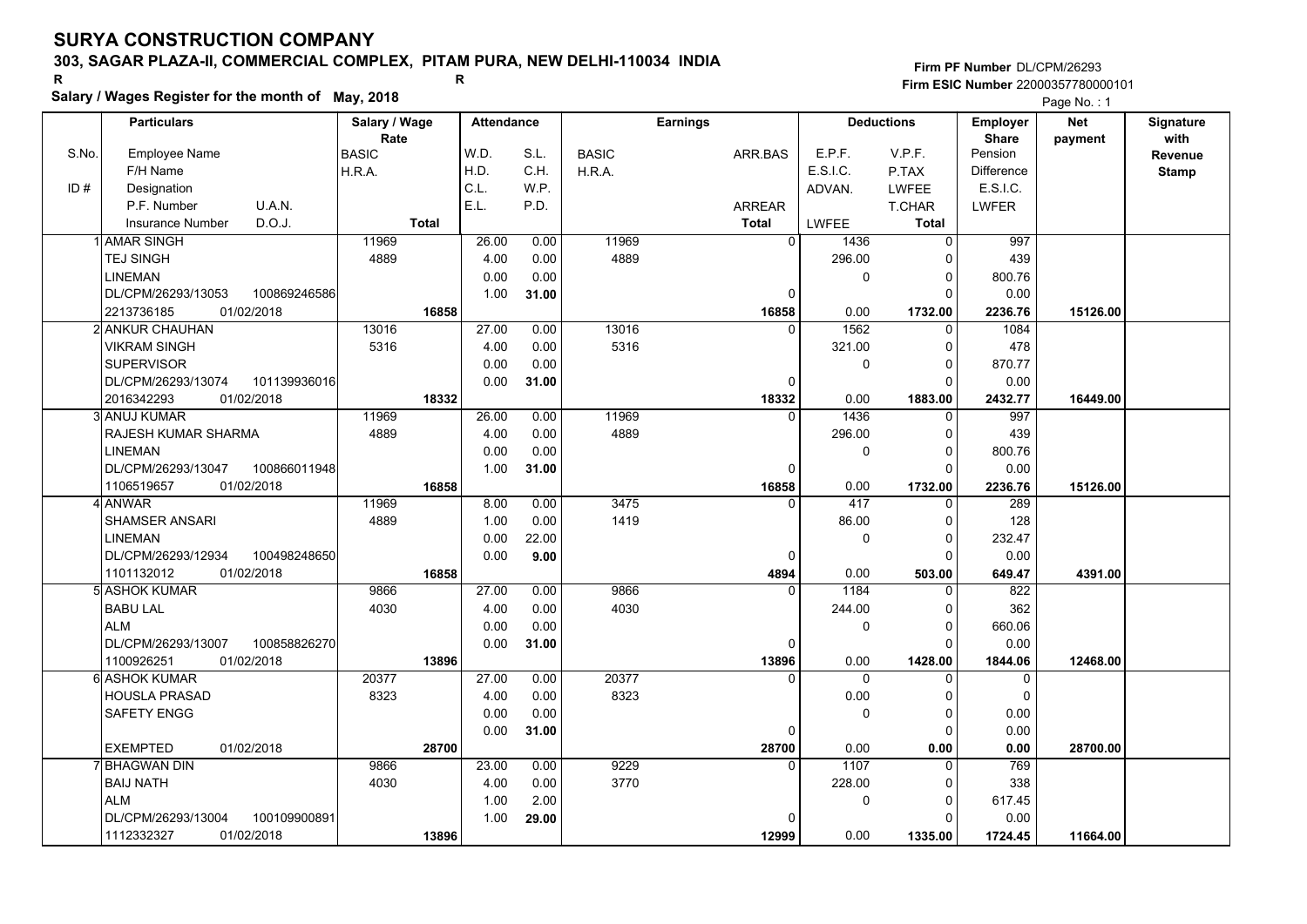# **303, SAGAR PLAZA-II, COMMERCIAL COMPLEX, PITAM PURA, NEW DELHI-110034 INDIA**

**Salary / Wages Register for the month of May, 2018 <sup>R</sup> <sup>R</sup>**

### **Firm PF Number**DL/CPM/26293**Firm ESIC Number** 22000357780000101

|       | <b>Particulars</b>                 | Salary / Wage        | <b>Attendance</b> |       |              | <b>Earnings</b> |                  | <b>Deductions</b> | Employer                | <b>Net</b> | Signature       |
|-------|------------------------------------|----------------------|-------------------|-------|--------------|-----------------|------------------|-------------------|-------------------------|------------|-----------------|
| S.No. | Employee Name                      | Rate<br><b>BASIC</b> | W.D.              | S.L.  | <b>BASIC</b> | ARR.BAS         | E.P.F.           | V.P.F.            | <b>Share</b><br>Pension | payment    | with<br>Revenue |
|       | F/H Name                           | H.R.A.               | H.D.              | C.H.  | H.R.A.       |                 | E.S.I.C.         | P.TAX             | <b>Difference</b>       |            | <b>Stamp</b>    |
| ID#   | Designation                        |                      | C.L.              | W.P.  |              |                 | ADVAN.           | <b>LWFEE</b>      | E.S.I.C.                |            |                 |
|       | U.A.N.<br>P.F. Number              |                      | E.L.              | P.D.  |              | <b>ARREAR</b>   |                  | T.CHAR            | <b>LWFER</b>            |            |                 |
|       | D.O.J.<br><b>Insurance Number</b>  | <b>Total</b>         |                   |       |              | <b>Total</b>    | <b>LWFEE</b>     | Total             |                         |            |                 |
|       | 8 BHAVISHAN MANDAL                 | 9866                 | 25.00             | 0.00  | 9866         | $\mathbf 0$     | 1184             | 0                 | 822                     |            |                 |
|       | SATYANARAYAN MANDAL                | 4030                 | 4.00              | 0.00  | 4030         |                 | 244.00           | O                 | 362                     |            |                 |
|       | <b>ALM</b>                         |                      | 1.00              | 0.00  |              |                 | $\mathbf 0$      | $\Omega$          | 660.06                  |            |                 |
|       | DL/CPM/26293/12987<br>101139935998 |                      | 1.00              | 31.00 |              | $\Omega$        |                  | $\Omega$          | 0.00                    |            |                 |
|       | 1115091867<br>01/02/2018           | 13896                |                   |       |              | 13896           | 0.00             | 1428.00           | 1844.06                 | 12468.00   |                 |
|       | 9 BIR SINGH                        | 9866                 | 6.00              | 0.00  | 2228         | O               | 267              | 0                 | 186                     |            |                 |
|       | RATAN BHARDWAJ                     | 4030                 | 1.00              | 0.00  | 910          |                 | 55.00            | 0                 | 81                      |            |                 |
|       | <b>ALM</b>                         |                      | 0.00              | 1.00  |              |                 | 0                | $\Omega$          | 149.06                  |            |                 |
|       | DL/CPM/26293/13258<br>101204158640 |                      | 0.00              | 7.00  |              | $\Omega$        |                  | $\Omega$          | 0.00                    |            |                 |
|       | 2214406255<br>24/05/2018           | 13896                |                   |       |              | 3138            | 0.00             | 322.00            | 416.06                  | 2816.00    |                 |
|       | 10 BUDDHAN JHA                     | 9866                 | 0.00              | 0.00  | 0            | $\Omega$        | $\mathbf 0$      | $\Omega$          | 0                       |            |                 |
|       | <b>DAMODER JHA</b>                 | 4030                 | 0.00              | 0.00  | $\mathbf{0}$ |                 | 0.00             | $\Omega$          | $\Omega$                |            |                 |
|       | <b>ALM</b>                         |                      | 0.00              | 31.00 |              |                 | 0                | $\Omega$          | 0.00                    |            |                 |
|       | DL/CPM/26293/13072<br>100628229739 |                      | 0.00              | 0.00  |              | 0               |                  | $\Omega$          | 0.00                    |            |                 |
|       | 2205484990<br>01/02/2018           | 13896                |                   |       |              | 0               | 0.00             | 0.00              | 0.00                    | 0.00       |                 |
|       | 11 CHANDAN SINGH                   | 9866                 | 14.00             | 0.00  | 4774         |                 | $\overline{573}$ | $\Omega$          | 398                     |            |                 |
|       | <b>SHARWAN</b>                     | 4030                 | 1.00              | 0.00  | 1950         |                 | 118.00           | $\Omega$          | 175                     |            |                 |
|       | <b>ALM</b>                         |                      | 0.00              | 16.00 |              |                 | $\mathbf 0$      | $\Omega$          | 319.39                  |            |                 |
|       | DL/CPM/26293/13060<br>100498122316 |                      | 0.00              | 15.00 |              | $\Omega$        |                  | $\Omega$          | 0.00                    |            |                 |
|       | 01/02/2018<br>2213911983           | 13896                |                   |       |              | 6724            | 0.00             | 691.00            | 892.39                  | 6033.00    |                 |
|       | 12 CHHEDA LAL SHARMA               | 11969                | 27.00             | 0.00  | 11969        | $\Omega$        | 1436             |                   | 997                     |            |                 |
|       | <b>NAWAB SHARMA</b>                | 4889                 | 4.00              | 0.00  | 4889         |                 | 296.00           | $\Omega$          | 439                     |            |                 |
|       | <b>WELDER</b>                      |                      | 0.00              | 0.00  |              |                 | 0                | 0                 | 800.76                  |            |                 |
|       | DL/CPM/26293/13046<br>100864818987 |                      | 0.00              | 31.00 |              | $\Omega$        |                  | $\Omega$          | 0.00                    |            |                 |
|       | 1106519650<br>01/02/2018           | 16858                |                   |       |              | 16858           | 0.00             | 1732.00           | 2236.76                 | 15126.00   |                 |
|       | 13 DEVENDER                        | 9866                 | 27.00             | 0.00  | 9866         | $\Omega$        | 1184             | $\Omega$          | 822                     |            |                 |
|       | <b>RATAN SINGH</b>                 | 4030                 | 4.00              | 0.00  | 4030         |                 | 244.00           | $\Omega$          | 362                     |            |                 |
|       | <b>ALM</b>                         |                      | 0.00              | 0.00  |              |                 | 0                | 0                 | 660.06                  |            |                 |
|       | DL/CPM/26293/13006<br>100133959049 |                      | 0.00              | 31.00 |              | 0               |                  | $\Omega$          | 0.00                    |            |                 |
|       | 1111885580<br>01/02/2018           | 13896                |                   |       |              | 13896           | 0.00             | 1428.00           | 1844.06                 | 12468.00   |                 |
|       | <b>14 DINESH KUMAR</b>             | 11969                | 19.00             | 0.00  | 9266         | $\Omega$        | 1112             | $\Omega$          | 772                     |            |                 |
|       | DHANDHU                            | 4889                 | 3.00              | 0.00  | 3785         |                 | 229.00           | $\Omega$          | 340                     |            |                 |
|       | <b>LINEMAN</b>                     |                      | 1.00              | 7.00  |              |                 | $\pmb{0}$        | 0                 | 619.92                  |            |                 |
|       | DL/CPM/26293/12990<br>100860237206 |                      | 1.00              | 24.00 |              |                 |                  | $\Omega$          | 0.00                    |            |                 |
|       | 01/02/2018<br>1113031003           | 16858                |                   |       |              | 13051           | 0.00             | 1341.00           | 1731.92                 | 11710.00   |                 |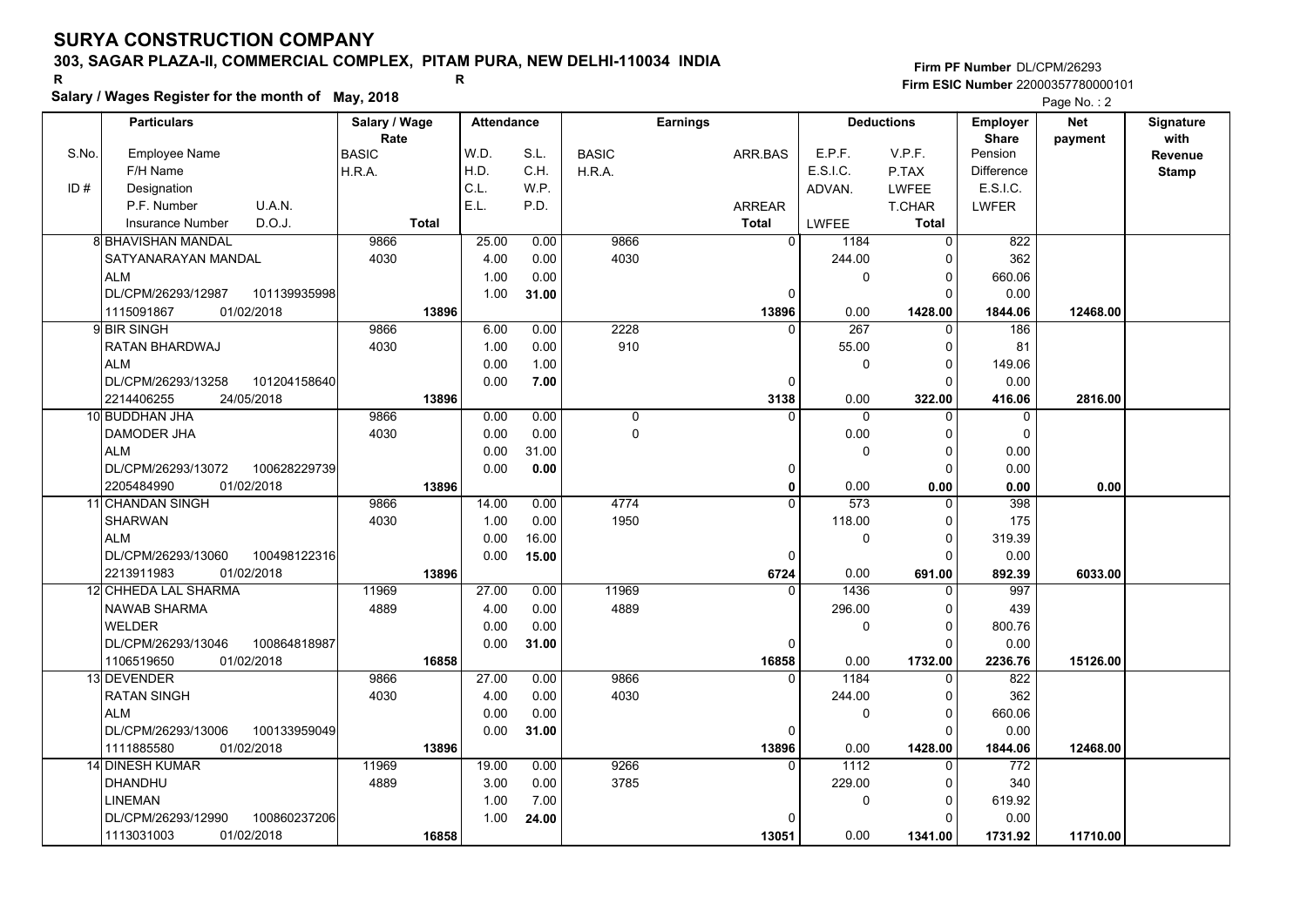# **303, SAGAR PLAZA-II, COMMERCIAL COMPLEX, PITAM PURA, NEW DELHI-110034 INDIA**

**Salary / Wages Register for the month of May, 2018 <sup>R</sup> <sup>R</sup>**

### **Firm PF Number**DL/CPM/26293**Firm ESIC Number** 22000357780000101

|       | <b>Particulars</b>                 | Salary / Wage<br>Rate | <b>Attendance</b> |       |              | <b>Earnings</b> |                        | <b>Deductions</b> | Employer<br><b>Share</b> | <b>Net</b> | Signature<br>with |
|-------|------------------------------------|-----------------------|-------------------|-------|--------------|-----------------|------------------------|-------------------|--------------------------|------------|-------------------|
| S.No. | <b>Employee Name</b>               | <b>BASIC</b>          | W.D.              | S.L.  | <b>BASIC</b> | ARR.BAS         | E.P.F.                 | V.P.F.            | Pension                  | payment    | Revenue           |
|       | F/H Name                           | H.R.A.                | H.D.              | C.H.  | H.R.A.       |                 | E.S.I.C.               | P.TAX             | <b>Difference</b>        |            | <b>Stamp</b>      |
| ID#   | Designation                        |                       | C.L.              | W.P.  |              |                 | ADVAN.                 | LWFEE             | E.S.I.C.                 |            |                   |
|       | U.A.N.<br>P.F. Number              |                       | E.L.              | P.D.  |              | <b>ARREAR</b>   |                        | <b>T.CHAR</b>     | <b>LWFER</b>             |            |                   |
|       | D.O.J.<br><b>Insurance Number</b>  | <b>Total</b>          |                   |       |              | <b>Total</b>    | <b>LWFEE</b>           | <b>Total</b>      |                          |            |                   |
|       | 15 DINESH KUMAR PAL                | 11969                 | 25.00             | 0.00  | 11969        |                 | $\overline{0}$<br>1436 | $\mathbf 0$       | 997                      |            |                   |
|       | <b>MOTI LAL</b>                    | 4889                  | 4.00              | 0.00  | 4889         |                 | 296.00                 | $\Omega$          | 439                      |            |                   |
|       | <b>LINEMAN</b>                     |                       | 1.00              | 0.00  |              |                 | 0                      | $\mathbf 0$       | 800.76                   |            |                   |
|       | DL/CPM/26293/12935<br>100497464721 |                       | 1.00              | 31.00 |              |                 | $\Omega$               | $\Omega$          | 0.00                     |            |                   |
|       | 01/02/2018<br>2213605645           | 16858                 |                   |       |              | 16858           | 0.00                   | 1732.00           | 2236.76                  | 15126.00   |                   |
|       | 16 DURGESH                         | 11969                 | 27.00             | 0.00  | 11969        |                 | 1436<br>$\Omega$       | $\mathbf 0$       | 997                      |            |                   |
|       | <b>BAL GOVIND</b>                  | 4889                  | 4.00              | 0.00  | 4889         |                 | 296.00                 | $\Omega$          | 439                      |            |                   |
|       | <b>LINEMAN</b>                     |                       | 0.00              | 0.00  |              |                 | 0                      | $\Omega$          | 800.76                   |            |                   |
|       | DL/CPM/26293/13000<br>100858936748 |                       | 0.00              | 31.00 |              |                 | 0                      | $\Omega$          | 0.00                     |            |                   |
|       | 2213605634<br>01/02/2018           | 16858                 |                   |       |              | 16858           | 0.00                   | 1732.00           | 2236.76                  | 15126.00   |                   |
|       | 17 HARENDER PAL                    | 11969                 | 16.00             | 0.00  | 6950         |                 | 834<br>$\Omega$        | $\Omega$          | 579                      |            |                   |
|       | <b>BABU LAL</b>                    | 4889                  | 2.00              | 0.00  | 2839         |                 | 172.00                 | $\Omega$          | 255                      |            |                   |
|       | <b>LINEMAN</b>                     |                       | 0.00              | 13.00 |              |                 | 0                      | $\Omega$          | 464.98                   |            |                   |
|       | DL/CPM/26293/12938<br>100496529378 |                       | 0.00              | 18.00 |              |                 | $\Omega$               | $\Omega$          | 0.00                     |            |                   |
|       | 2012944132<br>01/02/2018           | 16858                 |                   |       |              | 9789            | 0.00                   | 1006.00           | 1298.98                  | 8783.00    |                   |
|       | 18 HARI KISHORE DAS                | 9866                  | 7.00              | 0.00  | 2546         |                 | 306<br>$\Omega$        | 0                 | 212                      |            |                   |
|       | <b>VIDHAON DAS</b>                 | 4030                  | 1.00              | 0.00  | 1040         |                 | 63.00                  | $\mathbf 0$       | 94                       |            |                   |
|       | <b>ALM</b>                         |                       | 0.00              | 23.00 |              |                 | 0                      | $\Omega$          | 170.34                   |            |                   |
|       | DL/CPM/26293/13062<br>100869694552 |                       | 0.00              | 8.00  |              |                 | 0                      | $\Omega$          | 0.00                     |            |                   |
|       | 2213942211<br>01/02/2018           | 13896                 |                   |       |              | 3586            | 0.00                   | 369.00            | 476.34                   | 3217.00    |                   |
|       | 19 HARIKESH                        | 9866                  | 17.00             | 0.00  | 6683         |                 | 802<br>$\overline{0}$  | $\Omega$          | 557                      |            |                   |
|       | <b>CHEDDI LAL</b>                  | 4030                  | 2.00              | 0.00  | 2730         |                 | 165.00                 | $\Omega$          | 245                      |            |                   |
|       | <b>ALM</b>                         |                       | 1.00              | 10.00 |              |                 | 0                      | $\mathbf 0$       | 447.12                   |            |                   |
|       | DL/CPM/26293/13011<br>100859817947 |                       | 1.00              | 21.00 |              |                 | 0                      | $\Omega$          | 0.00                     |            |                   |
|       | 1112479358<br>01/02/2018           | 13896                 |                   |       |              | 9413            | 0.00                   | 967.00            | 1249.12                  | 8446.00    |                   |
|       | 20 JAGESHWAR                       | 11969                 | 27.00             | 0.00  | 11969        |                 | 1436<br>$\Omega$       | $\Omega$          | 997                      |            |                   |
|       | RAJJAN                             | 4889                  | 4.00              | 0.00  | 4889         |                 | 296.00                 | $\Omega$          | 439                      |            |                   |
|       | <b>LINEMAN</b>                     |                       | 0.00              | 0.00  |              |                 | 0                      | $\mathbf 0$       | 800.76                   |            |                   |
|       | DL/CPM/26293/12991<br>100497761359 |                       | 0.00              | 31.00 |              |                 | $\mathbf 0$            | $\Omega$          | 0.00                     |            |                   |
|       | 2213605644<br>01/02/2018           | 16858                 |                   |       |              | 16858           | 0.00                   | 1732.00           | 2236.76                  | 15126.00   |                   |
|       | 21 JAI KUMAR                       | 9866                  | 27.00             | 0.00  | 9866         |                 | 1184<br>$\Omega$       | 0                 | 822                      |            |                   |
|       | <b>SUKH BIR</b>                    | 4030                  | 4.00              | 0.00  | 4030         |                 | 244.00                 | $\Omega$          | 362                      |            |                   |
|       | <b>ALM</b>                         |                       | 0.00              | 0.00  |              |                 | 0                      | 0                 | 660.06                   |            |                   |
|       | DL/CPM/26293/13009<br>100868663519 |                       | 0.00              | 31.00 |              |                 | $\Omega$               | $\Omega$          | 0.00                     |            |                   |
|       | 01/02/2018<br>1111885563           | 13896                 |                   |       |              | 13896           | 0.00                   | 1428.00           | 1844.06                  | 12468.00   |                   |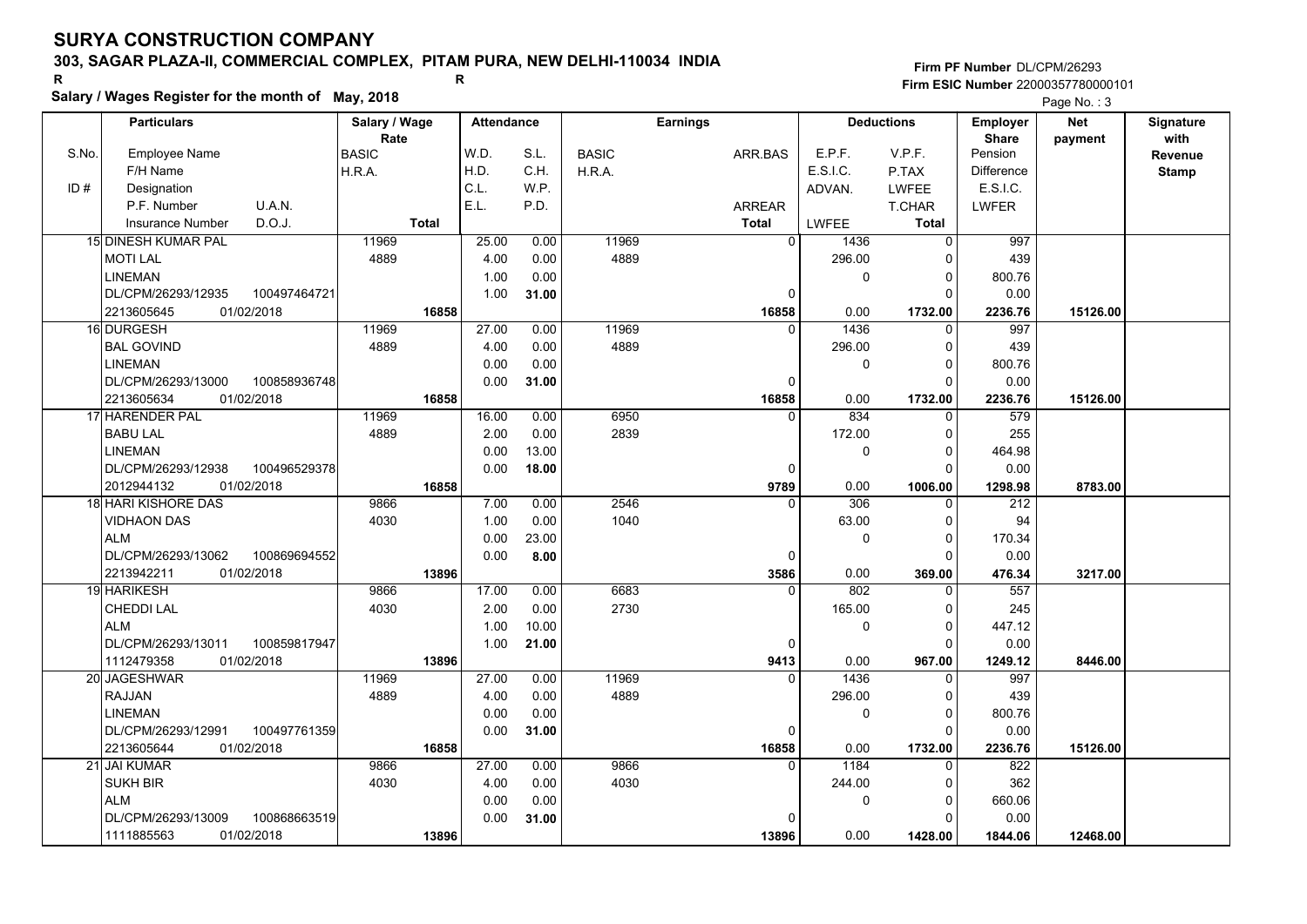# **303, SAGAR PLAZA-II, COMMERCIAL COMPLEX, PITAM PURA, NEW DELHI-110034 INDIA**

**Salary / Wages Register for the month of May, 2018 <sup>R</sup> <sup>R</sup>**

## **Firm PF Number**DL/CPM/26293**Firm ESIC Number** 22000357780000101

|       | <b>Particulars</b>                 | Salary / Wage        | <b>Attendance</b> |       |              | <b>Earnings</b> |              | <b>Deductions</b> | Employer                | <b>Net</b> | Signature<br>with |
|-------|------------------------------------|----------------------|-------------------|-------|--------------|-----------------|--------------|-------------------|-------------------------|------------|-------------------|
| S.No. | Employee Name                      | Rate<br><b>BASIC</b> | W.D.              | S.L.  | <b>BASIC</b> | ARR.BAS         | E.P.F.       | V.P.F.            | <b>Share</b><br>Pension | payment    | Revenue           |
|       | F/H Name                           | H.R.A.               | H.D.              | C.H.  | H.R.A.       |                 | E.S.I.C.     | P.TAX             | <b>Difference</b>       |            | <b>Stamp</b>      |
| ID#   | Designation                        |                      | C.L.              | W.P.  |              |                 | ADVAN.       | <b>LWFEE</b>      | E.S.I.C.                |            |                   |
|       | U.A.N.<br>P.F. Number              |                      | E.L.              | P.D.  |              | <b>ARREAR</b>   |              | T.CHAR            | <b>LWFER</b>            |            |                   |
|       | D.O.J.<br><b>Insurance Number</b>  | <b>Total</b>         |                   |       |              | <b>Total</b>    | <b>LWFEE</b> | Total             |                         |            |                   |
|       | 22 JAWAHAR RAI                     | 11969                | 27.00             | 0.00  | 11969        | $\Omega$        | 1436         | 0                 | 997                     |            |                   |
|       | TEJ NARAYAN RAI                    | 4889                 | 4.00              | 0.00  | 4889         |                 | 296.00       | 0                 | 439                     |            |                   |
|       | <b>LINEMAN</b>                     |                      | 0.00              | 0.00  |              |                 | 0            | $\Omega$          | 800.76                  |            |                   |
|       | DL/CPM/26293/12912<br>100869244638 |                      | 0.00              | 31.00 |              | $\Omega$        |              | $\Omega$          | 0.00                    |            |                   |
|       | 1106519673<br>01/02/2018           | 16858                |                   |       |              | 16858           | 0.00         | 1732.00           | 2236.76                 | 15126.00   |                   |
|       | 23 JITENDER PAL                    | 11969                | 27.00             | 0.00  | 11969        | $\Omega$        | 1436         | $\mathbf 0$       | 997                     |            |                   |
|       | <b>RAM LAKHAN PAL</b>              | 4889                 | 4.00              | 0.00  | 4889         |                 | 296.00       | $\Omega$          | 439                     |            |                   |
|       | <b>LINEMAN</b>                     |                      | 0.00              | 0.00  |              |                 | 0            | $\Omega$          | 800.76                  |            |                   |
|       | DL/CPM/26293/13013<br>100739489521 |                      | 0.00              | 31.00 |              | $\mathbf 0$     |              | $\Omega$          | 0.00                    |            |                   |
|       | 2213613420<br>01/02/2018           | 16858                |                   |       |              | 16858           | 0.00         | 1732.00           | 2236.76                 | 15126.00   |                   |
|       | 24 JITENDER PATHAK                 | 9866                 | 27.00             | 0.00  | 9866         | $\Omega$        | 1184         | 0                 | 822                     |            |                   |
|       | LAKHMI CHAND PATHAK                | 4030                 | 4.00              | 0.00  | 4030         |                 | 244.00       | $\Omega$          | 362                     |            |                   |
|       | <b>ALM</b>                         |                      | 0.00              | 0.00  |              |                 | 0            | $\Omega$          | 660.06                  |            |                   |
|       | DL/CPM/26293/13056<br>100862820012 |                      | 0.00              | 31.00 |              | $\Omega$        |              | $\Omega$          | 0.00                    |            |                   |
|       | 1113432361<br>01/02/2018           | 13896                |                   |       |              | 13896           | 0.00         | 1428.00           | 1844.06                 | 12468.00   |                   |
|       | 25 KADIR ANSARI                    | 11969                | 27.00             | 0.00  | 11969        | $\Omega$        | 1436         | 0                 | 997                     |            |                   |
|       | <b>SULMAN ANSARI</b>               | 4889                 | 4.00              | 0.00  | 4889         |                 | 296.00       | $\Omega$          | 439                     |            |                   |
|       | <b>LINEMAN</b>                     |                      | 0.00              | 0.00  |              |                 | 0            | $\Omega$          | 800.76                  |            |                   |
|       | DL/CPM/26293/13068<br>100868705222 |                      | 0.00              | 31.00 |              | $\Omega$        |              | $\Omega$          | 0.00                    |            |                   |
|       | 2212840689<br>01/02/2018           | 16858                |                   |       |              | 16858           | 0.00         | 1732.00           | 2236.76                 | 15126.00   |                   |
|       | 26 KAILASH CHAND                   | 9866                 | 27.00             | 0.00  | 9866         | $\Omega$        | 1184         | $\Omega$          | 822                     |            |                   |
|       | <b>BUDH PAL</b>                    | 4030                 | 4.00              | 0.00  | 4030         |                 | 244.00       | $\Omega$          | 362                     |            |                   |
|       | <b>ALM</b>                         |                      | 0.00              | 0.00  |              |                 | 0            | $\Omega$          | 660.06                  |            |                   |
|       | DL/CPM/26293/13008<br>100859529615 |                      | 0.00              | 31.00 |              | $\mathbf 0$     |              | $\Omega$          | 0.00                    |            |                   |
|       | 01/02/2018<br>1111885565           | 13896                |                   |       |              | 13896           | 0.00         | 1428.00           | 1844.06                 | 12468.00   |                   |
|       | 27 KAMLESH KUMAR                   | 11969                | 27.00             | 0.00  | 11969        | $\Omega$        | 1436         | $\Omega$          | 997                     |            |                   |
|       | <b>DHUNNI</b>                      | 4889                 | 4.00              | 0.00  | 4889         |                 | 296.00       | 0                 | 439                     |            |                   |
|       | <b>LINEMAN</b>                     |                      | 0.00              | 0.00  |              |                 | 0            | $\Omega$          | 800.76                  |            |                   |
|       | DL/CPM/26293/13048<br>100860314387 |                      | 0.00              | 31.00 |              | 0               |              | $\Omega$          | 0.00                    |            |                   |
|       | 1101309994<br>01/02/2018           | 16858                |                   |       |              | 16858           | 0.00         | 1732.00           | 2236.76                 | 15126.00   |                   |
|       | <b>28 KANCHAN SINGH</b>            | 11969                | 24.00             | 0.00  | 11969        | $\Omega$        | 1436         | $\Omega$          | 997                     |            |                   |
|       | <b>BRHAM PAL</b>                   | 4889                 | 4.00              | 0.00  | 4889         |                 | 296.00       | 0                 | 439                     |            |                   |
|       | <b>LINEMAN</b>                     |                      | 1.00              | 0.00  |              |                 | 0            | $\Omega$          | 800.76                  |            |                   |
|       | DL/CPM/26293/12983<br>100503123790 |                      | 2.00              | 31.00 |              | $\Omega$        |              | $\Omega$          | 0.00                    |            |                   |
|       | 1013445073<br>01/02/2018           | 16858                |                   |       |              | 16858           | 0.00         | 1732.00           | 2236.76                 | 15126.00   |                   |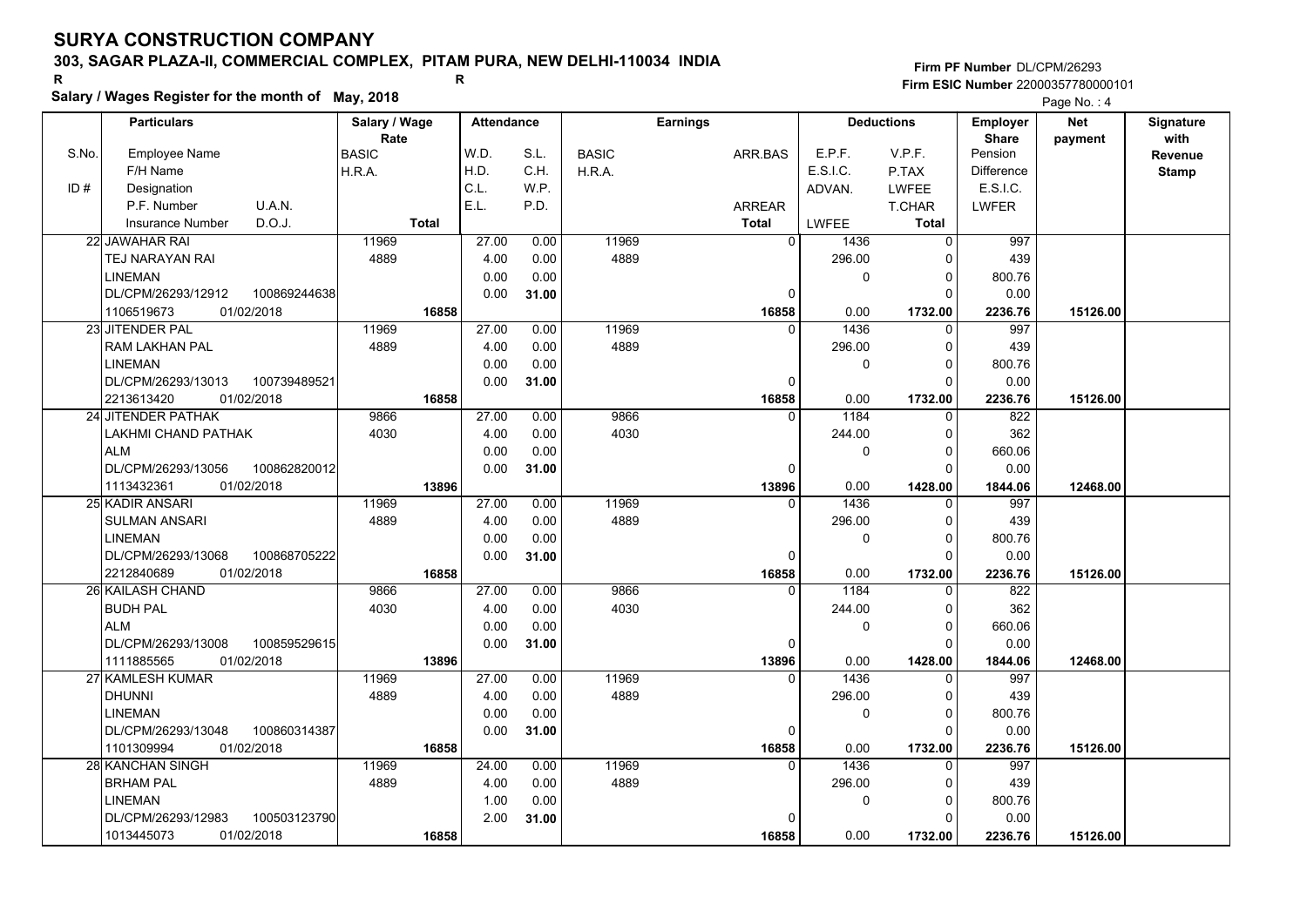# **303, SAGAR PLAZA-II, COMMERCIAL COMPLEX, PITAM PURA, NEW DELHI-110034 INDIA**

**Salary / Wages Register for the month of May, 2018 <sup>R</sup> <sup>R</sup>**

### **Firm PF Number**DL/CPM/26293**Firm ESIC Number** 22000357780000101

|       | <b>Particulars</b>                 | Salary / Wage        | <b>Attendance</b> |       |              | <b>Earnings</b> |           | <b>Deductions</b> | Employer                | <b>Net</b> | Signature       |
|-------|------------------------------------|----------------------|-------------------|-------|--------------|-----------------|-----------|-------------------|-------------------------|------------|-----------------|
| S.No. | Employee Name                      | Rate<br><b>BASIC</b> | W.D.              | S.L.  | <b>BASIC</b> | ARR.BAS         | E.P.F.    | V.P.F.            | <b>Share</b><br>Pension | payment    | with<br>Revenue |
|       | F/H Name                           | H.R.A.               | H.D.              | C.H.  | H.R.A.       |                 | E.S.I.C.  | P.TAX             | <b>Difference</b>       |            | <b>Stamp</b>    |
| ID#   | Designation                        |                      | C.L.              | W.P.  |              |                 | ADVAN.    | <b>LWFEE</b>      | E.S.I.C.                |            |                 |
|       | U.A.N.<br>P.F. Number              |                      | E.L.              | P.D.  |              | <b>ARREAR</b>   |           | T.CHAR            | <b>LWFER</b>            |            |                 |
|       | D.O.J.<br>Insurance Number         | <b>Total</b>         |                   |       |              | <b>Total</b>    | LWFEE     | <b>Total</b>      |                         |            |                 |
|       | 29 KRISHAN KUMAR                   | 11969                | 24.00             | 0.00  | 11583        | 0               | 1390      | $\Omega$          | 965                     |            |                 |
|       | <b>KHUSI RAM</b>                   | 4889                 | 4.00              | 0.00  | 4731         |                 | 286.00    | 0                 | 425                     |            |                 |
|       | LINEMAN                            |                      | 1.00              | 1.00  |              |                 | $\pmb{0}$ | 0                 | 774.92                  |            |                 |
|       | DL/CPM/26293/13051<br>100497190580 |                      | 1.00              | 30.00 |              | 0               |           | $\Omega$          | 0.00                    |            |                 |
|       | 2212751086<br>01/02/2018           | 16858                |                   |       |              | 16314           | 0.00      | 1676.00           | 2164.92                 | 14638.00   |                 |
|       | 30 LAL BABU                        | 9866                 | 27.00             | 0.00  | 9866         | $\Omega$        | 1184      | $\Omega$          | 822                     |            |                 |
|       | <b>RAM PARVESH</b>                 | 4030                 | 4.00              | 0.00  | 4030         |                 | 244.00    | 0                 | 362                     |            |                 |
|       | <b>ALM</b>                         |                      | 0.00              | 0.00  |              |                 | 0         | $\Omega$          | 660.06                  |            |                 |
|       | DL/CPM/26293/12927<br>100497844541 |                      | 0.00              | 31.00 |              | $\Omega$        |           | $\Omega$          | 0.00                    |            |                 |
|       | 1113321862<br>01/02/2018           | 13896                |                   |       |              | 13896           | 0.00      | 1428.00           | 1844.06                 | 12468.00   |                 |
|       | 31 LAL BIHARI                      | 11969                | 21.00             | 0.00  | 10425        | $\Omega$        | 1251      | $\Omega$          | 868                     |            |                 |
|       | <b>DEVNATH RAJBHAR</b>             | 4889                 | 4.00              | 0.00  | 4258         |                 | 257.00    | $\mathbf 0$       | 383                     |            |                 |
|       | <b>LINEMAN</b>                     |                      | 1.00              | 4.00  |              |                 | 0         | $\mathbf 0$       | 697.44                  |            |                 |
|       | DL/CPM/26293/12982<br>100739105273 |                      | 1.00              | 27.00 |              | $\Omega$        |           | $\Omega$          | 0.00                    |            |                 |
|       | 1114830137<br>01/02/2018           | 16858                |                   |       |              | 14683           | 0.00      | 1508.00           | 1948.44                 | 13175.00   |                 |
|       | 32l LALLAN RAWAT                   | 11969                | 27.00             | 0.00  | 11969        | $\Omega$        | 1436      | $\Omega$          | 997                     |            |                 |
|       | <b>SHIV PRASAD</b>                 | 4889                 | 4.00              | 0.00  | 4889         |                 | 296.00    | $\mathbf 0$       | 439                     |            |                 |
|       | <b>LINEMAN</b>                     |                      | 0.00              | 0.00  |              |                 | 0         | $\Omega$          | 800.76                  |            |                 |
|       | DL/CPM/26293/12989<br>100498282693 |                      | 0.00              | 31.00 |              | 0               |           | $\Omega$          | 0.00                    |            |                 |
|       | 1112838400<br>01/02/2018           | 16858                |                   |       |              | 16858           | 0.00      | 1732.00           | 2236.76                 | 15126.00   |                 |
|       | 33 MAHESH                          | 9866                 | 27.00             | 0.00  | 9866         | $\Omega$        | 1184      | $\Omega$          | 822                     |            |                 |
|       | <b>SUKHLAL</b>                     | 4030                 | 4.00              | 0.00  | 4030         |                 | 244.00    | $\Omega$          | 362                     |            |                 |
|       | <b>ALM</b>                         |                      | 0.00              | 0.00  |              |                 | 0         | $\mathbf 0$       | 660.06                  |            |                 |
|       | DL/CPM/26293/12984<br>101032947986 |                      | 0.00              | 31.00 |              | 0               |           | $\Omega$          | 0.00                    |            |                 |
|       | 1111731975<br>01/02/2018           | 13896                |                   |       |              | 13896           | 0.00      | 1428.00           | 1844.06                 | 12468.00   |                 |
|       | 34 MANOJ KUMAR                     | 9866                 | 27.00             | 0.00  | 9866         | $\Omega$        | 1184      | $\Omega$          | 822                     |            |                 |
|       | <b>KRISHAN KASHYAP</b>             | 4030                 | 4.00              | 0.00  | 4030         |                 | 244.00    | 0                 | 362                     |            |                 |
|       | <b>ALM</b>                         |                      | 0.00              | 0.00  |              |                 | 0         | $\mathbf 0$       | 660.06                  |            |                 |
|       | DL/CPM/26293/12910<br>100862555906 |                      | 0.00              | 31.00 |              | 0               |           | $\Omega$          | 0.00                    |            |                 |
|       | 1106519668<br>01/02/2018           | 13896                |                   |       |              | 13896           | 0.00      | 1428.00           | 1844.06                 | 12468.00   |                 |
|       | 35 MANOJ KUMAR                     | 11969                | 27.00             | 0.00  | 11969        | $\Omega$        | 1436      | $\Omega$          | 997                     |            |                 |
|       | PARMESHAR DEEN                     | 4889                 | 4.00              | 0.00  | 4889         |                 | 296.00    | 0                 | 439                     |            |                 |
|       | <b>LINEMAN</b>                     |                      | 0.00              | 0.00  |              |                 | 0         | 0                 | 800.76                  |            |                 |
|       | DL/CPM/26293/12992<br>100629585149 |                      | 0.00              | 31.00 |              | 0               |           | $\Omega$          | 0.00                    |            |                 |
|       | 1111731965<br>01/02/2018           | 16858                |                   |       |              | 16858           | 0.00      | 1732.00           | 2236.76                 | 15126.00   |                 |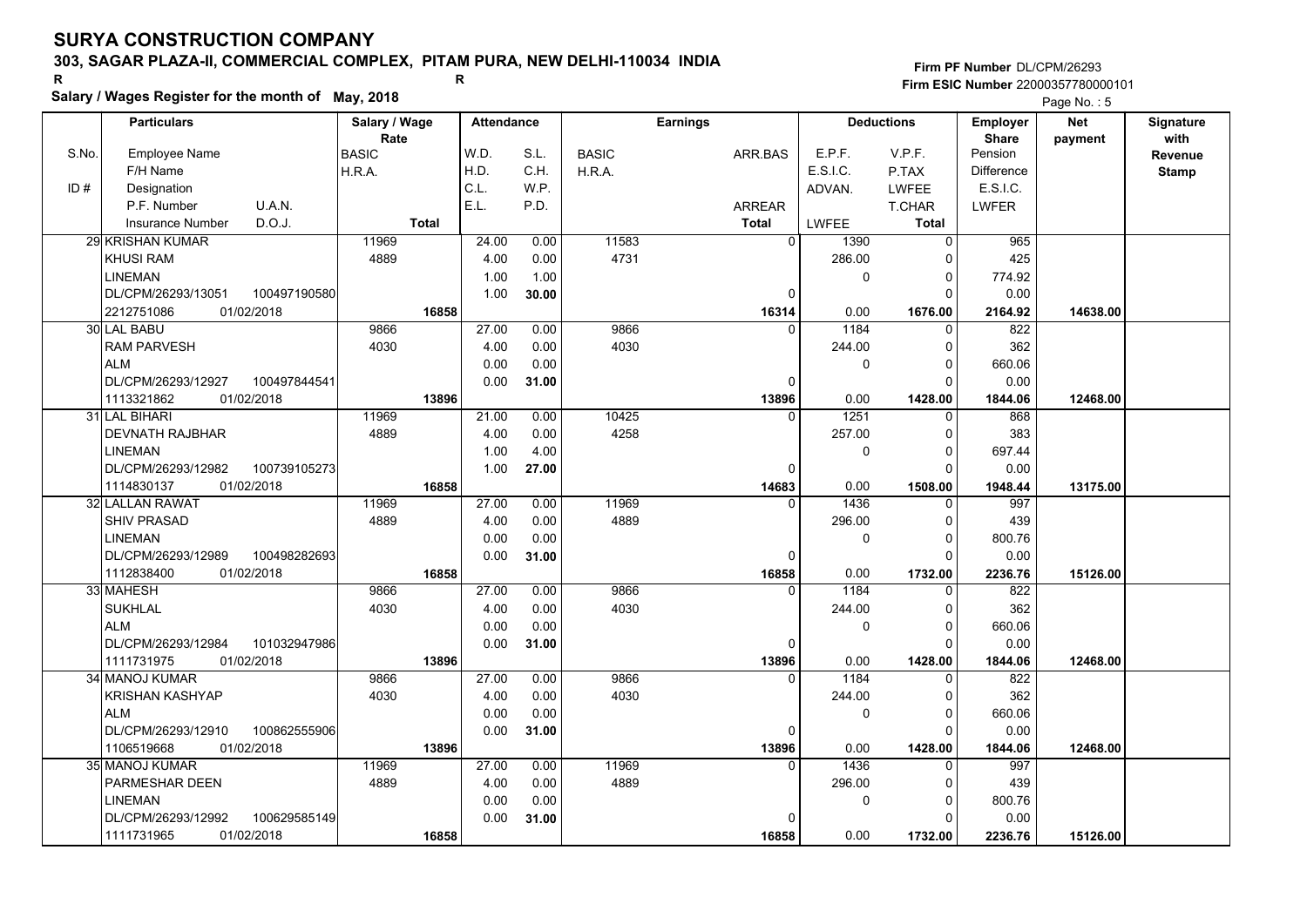# **303, SAGAR PLAZA-II, COMMERCIAL COMPLEX, PITAM PURA, NEW DELHI-110034 INDIA**

**Firm PF Number**DL/CPM/26293**Firm ESIC Number** 22000357780000101

| R.    |                                                    |              |                       |       | R                 |       |              |                 |               |          |                   |                          | <b>Firm ESIC Number 22000357780000101</b> |                          |
|-------|----------------------------------------------------|--------------|-----------------------|-------|-------------------|-------|--------------|-----------------|---------------|----------|-------------------|--------------------------|-------------------------------------------|--------------------------|
|       | Salary / Wages Register for the month of May, 2018 |              |                       |       |                   |       |              |                 |               |          |                   |                          | Page No.: 6                               |                          |
|       | <b>Particulars</b>                                 |              | Salary / Wage<br>Rate |       | <b>Attendance</b> |       |              | <b>Earnings</b> |               |          | <b>Deductions</b> | <b>Employer</b><br>Share | <b>Net</b><br>payment                     | <b>Signature</b><br>with |
| S.No. | Employee Name                                      |              | <b>BASIC</b>          |       | W.D.              | S.L.  | <b>BASIC</b> |                 | ARR.BAS       | E.P.F.   | V.P.F.            | Pension                  |                                           | Revenue                  |
|       | F/H Name                                           |              | IH.R.A.               |       | H.D.              | C.H.  | H.R.A.       |                 |               | E.S.I.C. | P.TAX             | <b>Difference</b>        |                                           | <b>Stamp</b>             |
| ID#   | Designation                                        |              |                       |       | C.L               | W.P.  |              |                 |               | ADVAN.   | <b>LWFEE</b>      | <b>E.S.I.C.</b>          |                                           |                          |
|       | P.F. Number                                        | U.A.N.       |                       |       | E.L.              | P.D.  |              |                 | <b>ARREAR</b> |          | T.CHAR            | <b>LWFER</b>             |                                           |                          |
|       | Insurance Number                                   | D.O.J.       |                       | Total |                   |       |              |                 | Total         | LWFEE    | Total             |                          |                                           |                          |
|       | 36 MINTOO MANDAL                                   |              | 11969                 |       | 27.00             | 0.00  | 11969        |                 |               | 1436     |                   | 997                      |                                           |                          |
|       | HARI BHOL MANDAL                                   |              | 4889                  |       | 4.00              | 0.00  | 4889         |                 |               | 296.00   |                   | 439                      |                                           |                          |
|       | <b>FOREMAN</b>                                     |              |                       |       | 0.00              | 0.00  |              |                 |               |          |                   | 800.76                   |                                           |                          |
|       | DL/CPM/26293/13231                                 | 100496959275 |                       |       | 0.00              | 31.00 |              |                 |               |          |                   | 0.00                     |                                           |                          |
|       | 11101026257                                        | 01/02/2018   |                       | 16858 |                   |       |              |                 | 16858         | n nn     | 1732 00           | 2236.76                  | 15126.00                                  |                          |

| ID# | Designation                         |              | C.L.  | W.P.  |       |               | ADVAN.       | LWFEE    | E.S.I.C.     |          |  |
|-----|-------------------------------------|--------------|-------|-------|-------|---------------|--------------|----------|--------------|----------|--|
|     | P.F. Number<br>U.A.N.               |              | E.L.  | P.D.  |       | <b>ARREAR</b> |              | T.CHAR   | <b>LWFER</b> |          |  |
|     | D.O.J.<br><b>Insurance Number</b>   | <b>Total</b> |       |       |       | <b>Total</b>  | LWFEE        | Total    |              |          |  |
|     | 36 MINTOO MANDAL                    | 11969        | 27.00 | 0.00  | 11969 | $\mathbf 0$   | 1436         | 0        | 997          |          |  |
|     | HARI BHOL MANDAL                    | 4889         | 4.00  | 0.00  | 4889  |               | 296.00       | 0        | 439          |          |  |
|     | FOREMAN                             |              | 0.00  | 0.00  |       |               | $\Omega$     | 0        | 800.76       |          |  |
|     | DL/CPM/26293/13231<br>100496959275  |              | 0.00  | 31.00 |       | $\mathbf 0$   |              | 0        | 0.00         |          |  |
|     | 1101926257<br>01/02/2018            | 16858        |       |       |       | 16858         | 0.00         | 1732.00  | 2236.76      | 15126.00 |  |
|     | 37 MOHAN LAL                        | 9866         | 16.00 | 0.00  | 6365  | $\mathbf{0}$  | 764          | 0        | 530          |          |  |
|     | <b>RUP RAM</b>                      | 4030         | 2.00  | 0.00  | 2600  |               | 157.00       | 0        | 234          |          |  |
|     | <b>ALM</b>                          |              | 1.00  | 11.00 |       |               | $\Omega$     | 0        | 425.84       |          |  |
|     | DL/CPM/26293/13055<br>100866918114  |              | 1.00  | 20.00 |       | $\mathbf 0$   |              | 0        | 0.00         |          |  |
|     | 1111976054<br>01/02/2018            | 13896        |       |       |       | 8965          | 0.00         | 921.00   | 1189.84      | 8044.00  |  |
|     | 38 MOHAN LAL                        | 9866         | 27.00 | 0.00  | 9866  | $\Omega$      | 1184         | $\Omega$ | 822          |          |  |
|     | <b>NANNU RAM</b>                    | 4030         | 4.00  | 0.00  | 4030  |               | 244.00       | $\Omega$ | 362          |          |  |
|     | <b>ALM</b>                          |              | 0.00  | 0.00  |       |               | $\Omega$     | 0        | 660.06       |          |  |
|     | DL/CPM/26293/12931<br>100497540708  |              | 0.00  | 31.00 |       | $\mathbf 0$   |              | 0        | 0.00         |          |  |
|     | 1111885571<br>01/02/2018            | 13896        |       |       |       | 13896         | 0.00         | 1428.00  | 1844.06      | 12468.00 |  |
|     | 39 MOHAN LAL YADAV                  | 9866         | 27.00 | 0.00  | 9866  | $\Omega$      | 1184         | 0        | 822          |          |  |
|     | <b>BOKU YADAV</b>                   | 4030         | 4.00  | 0.00  | 4030  |               | 244.00       | 0        | 362          |          |  |
|     | <b>ALM</b>                          |              | 0.00  | 0.00  |       |               | $\mathbf 0$  | 0        | 660.06       |          |  |
|     | DL/CPM/26293/12950<br>100229746647  |              | 0.00  | 31.00 |       | 0             |              | $\Omega$ | 0.00         |          |  |
|     | 2205495730<br>01/02/2018            | 13896        |       |       |       | 13896         | 0.00         | 1428.00  | 1844.06      | 12468.00 |  |
|     | 40 MOHIT KUMAR                      | 13016        | 27.00 | 0.00  | 13016 | 0             | 1562         | 0        | 1084         |          |  |
|     | <b>RADHEY SHYAM</b>                 | 5316         | 4.00  | 0.00  | 5316  |               | 321.00       | 0        | 478          |          |  |
|     | <b>SUPERVISOR</b>                   |              | 0.00  | 0.00  |       |               | $\Omega$     | 0        | 870.77       |          |  |
|     | 100977783580l<br>DL/CPM/26293/13076 |              | 0.00  | 31.00 |       | $\Omega$      |              | $\Omega$ | 0.00         |          |  |
|     | 2015923218<br>01/02/2018            | 18332        |       |       |       | 18332         | 0.00         | 1883.00  | 2432.77      | 16449.00 |  |
|     | <b>41 MUKESH KUMAR</b>              | 11969        | 26.00 | 0.00  | 11969 | $\Omega$      | 1436         | $\Omega$ | 997          |          |  |
|     | SHALIGRAM MANDAL                    | 4889         | 4.00  | 0.00  | 4889  |               | 296.00       | $\Omega$ | 439          |          |  |
|     | <b>LINEMAN</b>                      |              | 0.00  | 0.00  |       |               | $\mathbf{0}$ | $\Omega$ | 800.76       |          |  |
|     | DL/CPM/26293/12941<br>100498244623  |              | 1.00  | 31.00 |       | $\Omega$      |              | $\Omega$ | 0.00         |          |  |
|     | 2213801428<br>01/02/2018            | 16858        |       |       |       | 16858         | 0.00         | 1732.00  | 2236.76      | 15126.00 |  |
|     | 42 MUNENDER                         | 11969        | 27.00 | 0.00  | 11969 | $\Omega$      | 1436         | 0        | 997          |          |  |
|     | <b>MAHESH</b>                       | 4889         | 4.00  | 0.00  | 4889  |               | 296.00       | 0        | 439          |          |  |
|     | <b>LINEMAN</b>                      |              | 0.00  | 0.00  |       |               | $\mathbf{0}$ | 0        | 800.76       |          |  |
|     | 100791522746<br>DL/CPM/26293/13014  |              | 0.00  | 31.00 |       | 0             |              | 0        | 0.00         |          |  |
|     | 1114865721<br>01/02/2018            | 16858        |       |       |       | 16858         | 0.00         | 1732.00  | 2236.76      | 15126.00 |  |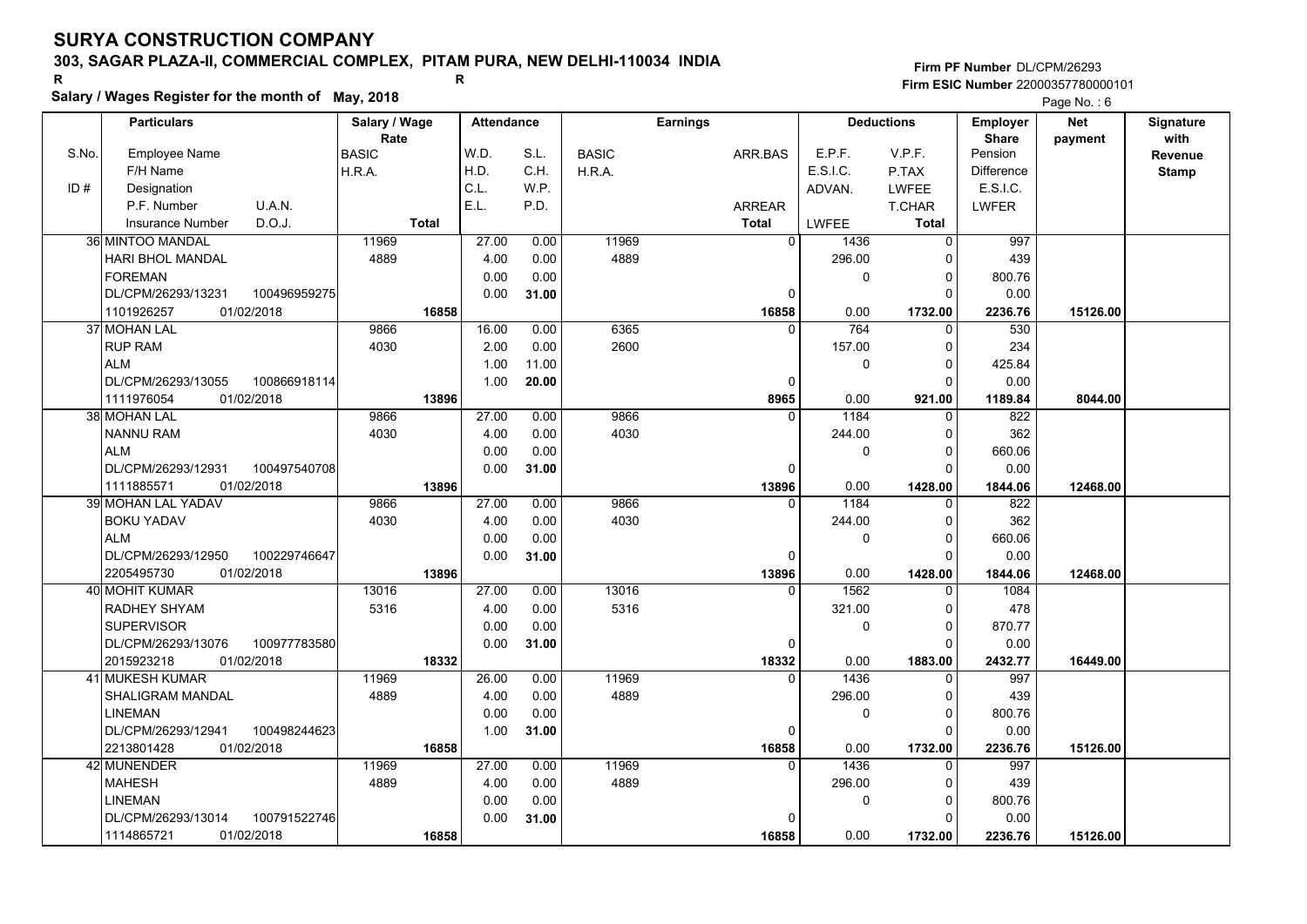# **303, SAGAR PLAZA-II, COMMERCIAL COMPLEX, PITAM PURA, NEW DELHI-110034 INDIA**

**Salary / Wages Register for the month of May, 2018 <sup>R</sup> <sup>R</sup>**

### **Firm PF Number**DL/CPM/26293**Firm ESIC Number** 22000357780000101

|       | <b>Particulars</b>                 | Salary / Wage        | <b>Attendance</b> |       |              | <b>Earnings</b> |             | <b>Deductions</b> | Employer                | <b>Net</b> | Signature       |
|-------|------------------------------------|----------------------|-------------------|-------|--------------|-----------------|-------------|-------------------|-------------------------|------------|-----------------|
| S.No. | Employee Name                      | Rate<br><b>BASIC</b> | W.D.              | S.L.  | <b>BASIC</b> | ARR BAS         | E.P.F.      | V.P.F.            | <b>Share</b><br>Pension | payment    | with<br>Revenue |
|       | F/H Name                           | H.R.A.               | H.D.              | C.H.  | H.R.A.       |                 | E.S.I.C.    | P.TAX             | <b>Difference</b>       |            | <b>Stamp</b>    |
| ID#   | Designation                        |                      | C.L.              | W.P.  |              |                 | ADVAN.      | LWFEE             | E.S.I.C.                |            |                 |
|       | U.A.N.<br>P.F. Number              |                      | E.L.              | P.D.  |              | ARREAR          |             | T.CHAR            | <b>LWFER</b>            |            |                 |
|       | D.O.J.<br><b>Insurance Number</b>  | <b>Total</b>         |                   |       |              | <b>Total</b>    | LWFEE       | <b>Total</b>      |                         |            |                 |
|       | 43 MUNISH KUMAR SAXENA             | 20945                | 27.00             | 0.00  | 20945        | $\Omega$        | $\mathbf 0$ | $\Omega$          | $\pmb{0}$               |            |                 |
|       | SATISH KUMAR SAXENA                | 8555                 | 4.00              | 0.00  | 8555         |                 | 0.00        | ŋ                 | $\pmb{0}$               |            |                 |
|       | <b>SUPERVISOR</b>                  |                      | 0.00              | 0.00  |              |                 | 0           | 0                 | 0.00                    |            |                 |
|       |                                    |                      | 0.00              | 31.00 |              | 0               |             | $\Omega$          | 0.00                    |            |                 |
|       | <b>EXEMPTED</b><br>01/02/2018      | 29500                |                   |       |              | 29500           | 0.00        | 0.00              | 0.00                    | 29500.00   |                 |
|       | 44 NARESH KUMAR                    | 9866                 | 25.00             | 0.00  | 9866         | $\Omega$        | 1184        | $\Omega$          | 822                     |            |                 |
|       | <b>CHUNNI LAL</b>                  | 4030                 | 4.00              | 0.00  | 4030         |                 | 244.00      | $\Omega$          | 362                     |            |                 |
|       | <b>ALM</b>                         |                      | 1.00              | 0.00  |              |                 | 0           | $\Omega$          | 660.06                  |            |                 |
|       | DL/CPM/26293/12952<br>100496735458 |                      | 1.00              | 31.00 |              | 0               |             | $\Omega$          | 0.00                    |            |                 |
|       | 01/02/2018<br>2213605662           | 13896                |                   |       |              | 13896           | 0.00        | 1428.00           | 1844.06                 | 12468.00   |                 |
|       | <b>45 NATHU SINGH</b>              | 11969                | 27.00             | 0.00  | 11969        | $\Omega$        | 1436        | $\Omega$          | 997                     |            |                 |
|       | <b>KANHAIYA</b>                    | 4889                 | 4.00              | 0.00  | 4889         |                 | 296.00      | $\Omega$          | 439                     |            |                 |
|       | <b>LINEMAN</b>                     |                      | 0.00              | 0.00  |              |                 | 0           | $\Omega$          | 800.76                  |            |                 |
|       | DL/CPM/26293/12996<br>100862254661 |                      | 0.00              | 31.00 |              | 0               |             |                   | 0.00                    |            |                 |
|       | 01/02/2018<br>1112917153           | 16858                |                   |       |              | 16858           | 0.00        | 1732.00           | 2236.76                 | 15126.00   |                 |
|       | 46 OM PRAKASH                      | 11969                | 27.00             | 0.00  | 11969        | 0               | 1436        | $\Omega$          | 997                     |            |                 |
|       | <b>MANGAT LAL</b>                  | 4889                 | 4.00              | 0.00  | 4889         |                 | 296.00      | $\Omega$          | 439                     |            |                 |
|       | <b>LINEMAN</b>                     |                      | 0.00              | 0.00  |              |                 | 0           | $\Omega$          | 800.76                  |            |                 |
|       | DL/CPM/26293/13070<br>100497378456 |                      | 0.00              | 31.00 |              | 0               |             | $\Omega$          | 0.00                    |            |                 |
|       | 2213605651<br>01/02/2018           | 16858                |                   |       |              | 16858           | 0.00        | 1732.00           | 2236.76                 | 15126.00   |                 |
|       | 47 PANKAJ                          | 11969                | 21.00             | 0.00  | 10039        | $\Omega$        | 1205        |                   | 836                     |            |                 |
|       | <b>BANSIDHAR</b>                   | 4889                 | 3.00              | 0.00  | 4100         |                 | 248.00      | $\Omega$          | 369                     |            |                 |
|       | <b>LINEMAN</b>                     |                      | 1.00              | 5.00  |              |                 | 0           | $\Omega$          | 671.60                  |            |                 |
|       | DL/CPM/26293/13052<br>100627990630 |                      | 1.00              | 26.00 |              | 0               |             | $\Omega$          | 0.00                    |            |                 |
|       | 1013614714<br>01/02/2018           | 16858                |                   |       |              | 14139           | 0.00        | 1453.00           | 1876.60                 | 12686.00   |                 |
|       | 48 PAPPU RAJBHAR                   | 9866                 | 15.00             | 0.00  | 5410         | $\Omega$        | 649         | $\Omega$          | 451                     |            |                 |
|       | <b>BANBALI RAJBHAR</b>             | 4030                 | 2.00              | 0.00  | 2210         |                 | 134.00      | $\Omega$          | 198                     |            |                 |
|       | <b>ALM</b>                         |                      | 0.00              | 14.00 |              |                 | 0           | $\mathbf{0}$      | 361.95                  |            |                 |
|       | DL/CPM/26293/13075<br>100739033790 |                      | 0.00              | 17.00 |              | 0               |             | $\Omega$          | 0.00                    |            |                 |
|       | 01/02/2018<br>1114831261           | 13896                |                   |       |              | 7620            | 0.00        | 783.00            | 1010.95                 | 6837.00    |                 |
|       | 49 RADHEY SHYAM                    | 9866                 | 25.00             | 0.00  | 9866         | $\Omega$        | 1184        | $\Omega$          | 822                     |            |                 |
|       | TULSI                              | 4030                 | 4.00              | 0.00  | 4030         |                 | 244.00      | ŋ                 | 362                     |            |                 |
|       | <b>ALM</b>                         |                      | 1.00              | 0.00  |              |                 | 0           | $\Omega$          | 660.06                  |            |                 |
|       | DL/CPM/26293/12921<br>100869365742 |                      | 1.00              | 31.00 |              | $\Omega$        |             |                   | 0.00                    |            |                 |
|       | 1111731973<br>01/02/2018           | 13896                |                   |       |              | 13896           | 0.00        | 1428.00           | 1844.06                 | 12468.00   |                 |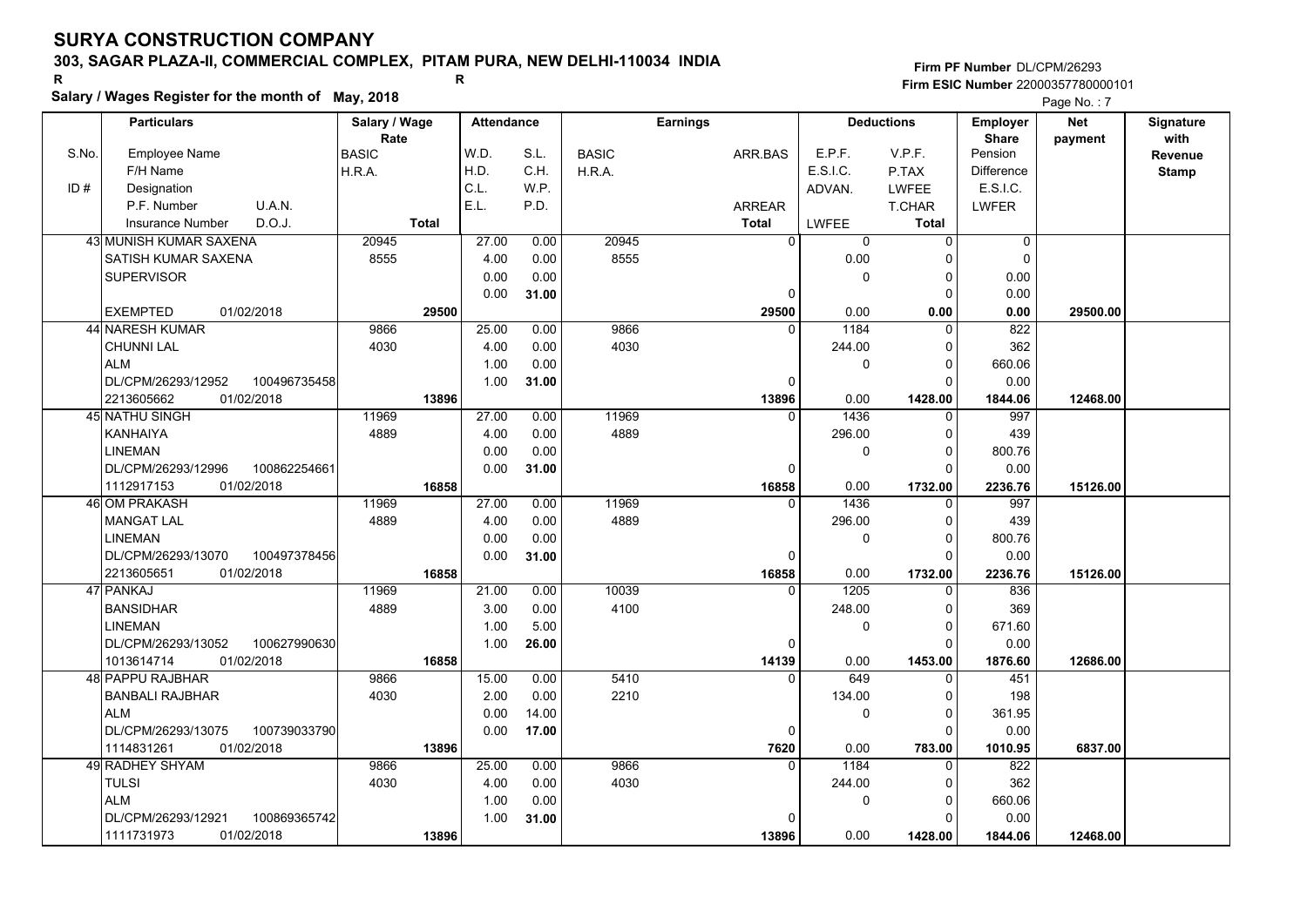# **303, SAGAR PLAZA-II, COMMERCIAL COMPLEX, PITAM PURA, NEW DELHI-110034 INDIA**

**Salary / Wages Register for the month of May, 2018 <sup>R</sup> <sup>R</sup>**

### **Firm PF Number**DL/CPM/26293**Firm ESIC Number** 22000357780000101

|       | <b>Particulars</b>                 | Salary / Wage        | <b>Attendance</b> |       |              | <b>Earnings</b>   |              | <b>Deductions</b>   | <b>Employer</b>         | <b>Net</b> | Signature    |
|-------|------------------------------------|----------------------|-------------------|-------|--------------|-------------------|--------------|---------------------|-------------------------|------------|--------------|
| S.No. | Employee Name                      | Rate<br><b>BASIC</b> | W.D.              | S.L.  | <b>BASIC</b> | ARR.BAS           | E.P.F.       | V.P.F.              | <b>Share</b><br>Pension | payment    | with         |
|       | F/H Name                           | H.R.A.               | H.D.              | C.H.  | H.R.A.       |                   | E.S.I.C.     | P.TAX               | <b>Difference</b>       |            | Revenue      |
| ID#   | Designation                        |                      | C.L.              | WP.   |              |                   | ADVAN.       | LWFEE               | E.S.I.C.                |            | <b>Stamp</b> |
|       | P.F. Number<br>U.A.N.              |                      | E.L.              | P.D.  |              | <b>ARREAR</b>     |              | T.CHAR              | LWFER                   |            |              |
|       | D.O.J.<br><b>Insurance Number</b>  | <b>Total</b>         |                   |       |              | <b>Total</b>      | LWFEE        | Total               |                         |            |              |
|       | 50 RAHUL                           | 9866                 | 27.00             |       | 9866         | $\overline{0}$    |              | $\Omega$            | 822                     |            |              |
|       |                                    |                      |                   | 0.00  |              |                   | 1184         |                     |                         |            |              |
|       | <b>OMAKAR</b>                      | 4030                 | 4.00              | 0.00  | 4030         |                   | 244.00       | 0                   | 362                     |            |              |
|       | <b>ALM</b>                         |                      | 0.00              | 0.00  |              |                   | 0            | $\mathbf{0}$<br>O   | 660.06                  |            |              |
|       | DL/CPM/26293/12976<br>100497606303 |                      | 0.00              | 31.00 |              | 0                 |              |                     | 0.00                    |            |              |
|       | 2213778666<br>01/02/2018           | 13896                | 27.00             |       |              | 13896<br>$\Omega$ | 0.00<br>1436 | 1428.00<br>$\Omega$ | 1844.06                 | 12468.00   |              |
|       | 51 RAJ KUMAR DAS                   | 11969                |                   | 0.00  | 11969        |                   |              |                     | 997                     |            |              |
|       | <b>KISHORI DAS</b>                 | 4889                 | 4.00              | 0.00  | 4889         |                   | 296.00       | $\Omega$            | 439                     |            |              |
|       | <b>LINEMAN</b>                     |                      | 0.00              | 0.00  |              |                   | 0            | $\Omega$            | 800.76                  |            |              |
|       | DL/CPM/26293/13050<br>100628874360 |                      | 0.00              | 31.00 |              | 0                 |              | $\Omega$            | 0.00                    |            |              |
|       | 1111732069<br>01/02/2018           | 16858                |                   |       |              | 16858<br>$\Omega$ | 0.00         | 1732.00<br>$\Omega$ | 2236.76                 | 15126.00   |              |
|       | 52 RAJ PAL                         | 9866                 | 23.00             | 0.00  | 9229         |                   | 1107         |                     | 769                     |            |              |
|       | <b>RAM SANJIWAN</b>                | 4030                 | 4.00              | 0.00  | 3770         |                   | 228.00       | $\Omega$            | 338                     |            |              |
|       | <b>ALM</b>                         |                      | 1.00              | 2.00  |              |                   | 0            | $\Omega$            | 617.45                  |            |              |
|       | 100866274959<br>DL/CPM/26293/13057 |                      | 1.00              | 29.00 |              | $\Omega$          |              |                     | 0.00                    |            |              |
|       | 2213728485<br>01/02/2018           | 13896                |                   |       |              | 12999             | 0.00         | 1335.00             | 1724.45                 | 11664.00   |              |
|       | 53 RAJAN MAJHI                     | 11969                | 23.00             | 0.00  | 11197        |                   | 1344         | 0<br>$\Omega$       | 933                     |            |              |
|       | <b>MAHENDER MAJHI</b>              | 4889                 | 4.00              | 0.00  | 4574         |                   | 276.00       |                     | 411                     |            |              |
|       | <b>LINEMAN</b>                     |                      | 1.00              | 2.00  |              |                   | 0            | $\Omega$            | 749.12                  |            |              |
|       | DL/CPM/26293/12847<br>100497360842 |                      | 1.00              | 29.00 |              | $\Omega$          |              | $\Omega$            | 0.00                    |            |              |
|       | 1111686103<br>01/02/2018           | 16858                |                   |       |              | 15771             | 0.00         | 1620.00             | 2093.12                 | 14151.00   |              |
|       | 54 RAJESH GAUTAM                   | 11969                | 27.00             | 0.00  | 11969        | $\Omega$          | 1436         |                     | 997                     |            |              |
|       | <b>JAI PRAKASH</b>                 | 4889                 | 4.00              | 0.00  | 4889         |                   | 296.00       | $\Omega$            | 439                     |            |              |
|       | <b>LINEMAN</b>                     |                      | 0.00              | 0.00  |              |                   | 0            | $\Omega$            | 800.76                  |            |              |
|       | DL/CPM/26293/12986<br>101101708951 |                      | 0.00              | 31.00 |              | $\mathbf 0$       |              | $\Omega$            | 0.00                    |            |              |
|       | 01/02/2018<br>1115081333           | 16858                |                   |       |              | 16858             | 0.00         | 1732.00             | 2236.76                 | 15126.00   |              |
|       | 55 RAJESH KUMAR                    | 11969                | 27.00             | 0.00  | 11969        | $\Omega$          | 1436         | $\Omega$            | 997                     |            |              |
|       | <b>AMRIT LAL</b>                   | 4889                 | 4.00              | 0.00  | 4889         |                   | 296.00       | $\Omega$            | 439                     |            |              |
|       | <b>LINEMAN</b>                     |                      | 0.00              | 0.00  |              |                   | 0            | 0                   | 800.76                  |            |              |
|       | DL/CPM/26293/12943<br>100496440196 |                      | 0.00              | 31.00 |              | $\Omega$          |              | $\Omega$            | 0.00                    |            |              |
|       | 2213623407<br>01/02/2018           | 16858                |                   |       |              | 16858             | 0.00         | 1732.00             | 2236.76                 | 15126.00   |              |
|       | 56 RAJNISH                         | 11969                | 20.00             | 0.00  | 9652         | $\Omega$          | 1158         | $\Omega$            | 804                     |            |              |
|       | <b>MAHENDRA PAL</b>                | 4889                 | 3.00              | 0.00  | 3943         |                   | 238.00       | $\Omega$            | 354                     |            |              |
|       | <b>LINEMAN</b>                     |                      | 1.00              | 6.00  |              |                   | 0            | $\Omega$            | 645.76                  |            |              |
|       | DL/CPM/26293/12985<br>101094532032 |                      | 1.00              | 25.00 |              | $\Omega$          |              | $\Omega$            | 0.00                    |            |              |
|       | 01/02/2018<br>1115065911           | 16858                |                   |       |              | 13595             | 0.00         | 1396.00             | 1803.76                 | 12199.00   |              |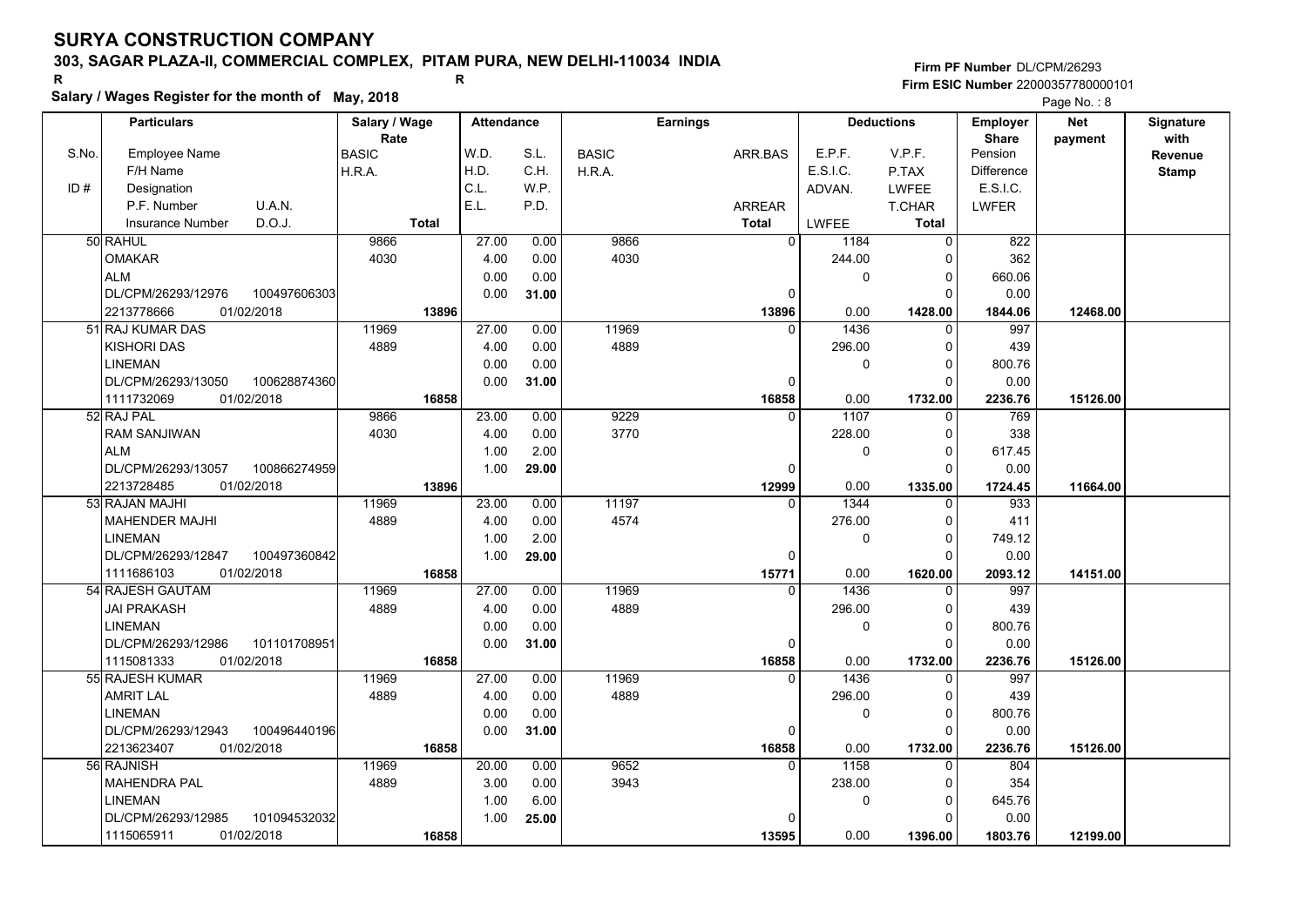# **303, SAGAR PLAZA-II, COMMERCIAL COMPLEX, PITAM PURA, NEW DELHI-110034 INDIA**

**Salary / Wages Register for the month of May, 2018 <sup>R</sup> <sup>R</sup>**

## **Firm PF Number**DL/CPM/26293**Firm ESIC Number** 22000357780000101

|       | <b>Particulars</b>                 | Salary / Wage        | <b>Attendance</b> |       |              | <b>Earnings</b> |                        | <b>Deductions</b>       | Employer                | <b>Net</b> | Signature              |
|-------|------------------------------------|----------------------|-------------------|-------|--------------|-----------------|------------------------|-------------------------|-------------------------|------------|------------------------|
| S.No. | Employee Name                      | Rate<br><b>BASIC</b> | W.D.              | S.L.  | <b>BASIC</b> | ARR.BAS         | E.P.F.                 | V.P.F.                  | <b>Share</b><br>Pension | payment    | with<br><b>Revenue</b> |
|       | F/H Name                           | H.R.A.               | H.D.              | C.H.  | H.R.A.       |                 | E.S.I.C.               | P.TAX                   | <b>Difference</b>       |            | <b>Stamp</b>           |
| ID#   | Designation                        |                      | C.L.              | W.P.  |              |                 | ADVAN.                 | <b>LWFEE</b>            | E.S.I.C.                |            |                        |
|       | U.A.N.<br>P.F. Number              |                      | E.L.              | P.D.  |              | ARREAR          |                        | T.CHAR                  | <b>LWFER</b>            |            |                        |
|       | D.O.J.<br><b>Insurance Number</b>  | <b>Total</b>         |                   |       |              | <b>Total</b>    | <b>LWFEE</b>           | Total                   |                         |            |                        |
|       | 57 RAJU                            | 11969                | 24.00             | 0.00  | 11583        |                 | $\overline{0}$<br>1390 | $\overline{0}$          | 965                     |            |                        |
|       | <b>HIRA SINGH</b>                  | 4889                 | 4.00              | 0.00  | 4731         |                 | 286.00                 | $\Omega$                | 425                     |            |                        |
|       | <b>LINEMAN</b>                     |                      | 1.00              | 1.00  |              |                 | 0                      | $\mathbf 0$             | 774.92                  |            |                        |
|       | DL/CPM/26293/13054<br>100572731033 |                      | 1.00              | 30.00 |              |                 | $\mathbf 0$            | $\Omega$                | 0.00                    |            |                        |
|       | 2213477210<br>01/02/2018           | 16858                |                   |       |              | 16314           | 0.00                   | 1676.00                 | 2164.92                 | 14638.00   |                        |
|       | 58 RAKESH KUMAR                    | 9866                 | 27.00             | 0.00  | 9866         |                 | 1184<br>$\Omega$       | $\Omega$                | 822                     |            |                        |
|       | LOCHAN PRASAD                      | 4030                 | 4.00              | 0.00  | 4030         |                 | 244.00                 | $\Omega$                | 362                     |            |                        |
|       | <b>ALM</b>                         |                      | 0.00              | 0.00  |              |                 | 0                      | $\mathbf 0$             | 660.06                  |            |                        |
|       | DL/CPM/26293/12964<br>100863114437 |                      | 0.00              | 31.00 |              |                 | $\mathbf 0$            | $\Omega$                | 0.00                    |            |                        |
|       | 1111731987<br>01/02/2018           | 13896                |                   |       |              | 13896           | 0.00                   | 1428.00                 | 1844.06                 | 12468.00   |                        |
|       | 59 RAM DULARE                      | 11969                | 25.00             | 0.00  | 11969        |                 | 1436<br>$\Omega$       | $\Omega$                | 997                     |            |                        |
|       | <b>ANANTU</b>                      | 4889                 | 4.00              | 0.00  | 4889         |                 | 296.00                 | $\mathbf 0$             | 439                     |            |                        |
|       | <b>LINEMAN</b>                     |                      | 1.00              | 0.00  |              |                 | 0                      | $\mathbf 0$             | 800.76                  |            |                        |
|       | DL/CPM/26293/12998<br>100627805597 |                      | 1.00              | 31.00 |              |                 | $\Omega$               | $\Omega$                | 0.00                    |            |                        |
|       | 2213613642<br>01/02/2018           | 16858                |                   |       |              | 16858           | 0.00                   | 1732.00                 | 2236.76                 | 15126.00   |                        |
|       | 60 RAM NARAYAN                     | 9866                 | 22.00             | 0.00  | 8911         |                 | 1069<br>$\Omega$       | $\mathbf 0$             | 742                     |            |                        |
|       | <b>SAHDEV</b>                      | 4030                 | 4.00              | 0.00  | 3640         |                 | 220.00                 | $\Omega$                | 327                     |            |                        |
|       | <b>ALM</b>                         |                      | 1.00              | 3.00  |              |                 | 0                      | $\mathbf 0$             | 596.17                  |            |                        |
|       | DL/CPM/26293/12965<br>100867223509 |                      | 1.00              | 28.00 |              |                 | $\Omega$               | $\Omega$                | 0.00                    |            |                        |
|       | 1111731949<br>01/02/2018           | 13896                |                   |       |              | 12551           | 0.00                   | 1289.00                 | 1665.17                 | 11262.00   |                        |
|       | 61 RAM PRAVESH                     | 11969                | 26.00             | 0.00  | 11969        |                 | 1436<br>$\Omega$       | $\Omega$                | 997                     |            |                        |
|       | <b>DHIRAJ PRASAD</b>               | 4889                 | 4.00              | 0.00  | 4889         |                 | 296.00                 | $\Omega$                | 439                     |            |                        |
|       | <b>LINEMAN</b>                     |                      | 0.00              | 0.00  |              |                 | 0                      | $\Omega$                | 800.76                  |            |                        |
|       | 100885561586<br>DL/CPM/26293/12981 |                      | 1.00              | 31.00 |              |                 | $\mathbf 0$            | $\Omega$                | 0.00                    |            |                        |
|       | 2211620765<br>01/02/2018           | 16858                |                   |       |              | 16858           | 0.00                   | 1732.00                 | 2236.76                 | 15126.00   |                        |
|       | 62 RAM PRAVESH                     | 9866                 | 27.00             | 0.00  | 9866         |                 | 1184<br>$\Omega$       | 0                       | 822                     |            |                        |
|       | <b>JAGDISH MAHTO</b>               | 4030                 | 4.00              | 0.00  | 4030         |                 | 244.00                 | $\Omega$                | 362                     |            |                        |
|       | <b>ALM</b>                         |                      | 0.00              | 0.00  |              |                 | 0                      | $\mathbf 0$             | 660.06                  |            |                        |
|       | DL/CPM/26293/13010<br>100861641539 |                      | 0.00              | 31.00 |              |                 | $\mathbf 0$            | $\Omega$                | 0.00                    |            |                        |
|       | 1111885570<br>01/02/2018           | 13896                |                   |       |              | 13896           | 0.00<br>$\Omega$       | 1428.00                 | 1844.06                 | 12468.00   |                        |
|       | 63 RAMANKUMAR                      | 11969                | 15.00             | 0.00  | 6564         |                 | 788                    | $\Omega$                | 547                     |            |                        |
|       | JUGAL RAI MANDAL                   | 4889                 | 2.00              | 0.00  | 2681         |                 | 162.00                 | $\Omega$                | 241                     |            |                        |
|       | <b>LINEMAN</b>                     |                      | 0.00              | 14.00 |              |                 | 0                      | $\mathbf 0$<br>$\Omega$ | 439.14                  |            |                        |
|       | DL/CPM/26293/12944<br>100497097892 |                      | 0.00              | 17.00 |              |                 | $\Omega$               |                         | 0.00                    |            |                        |
|       | 01/02/2018<br>2213743424           | 16858                |                   |       |              | 9245            | 0.00                   | 950.00                  | 1227.14                 | 8295.00    |                        |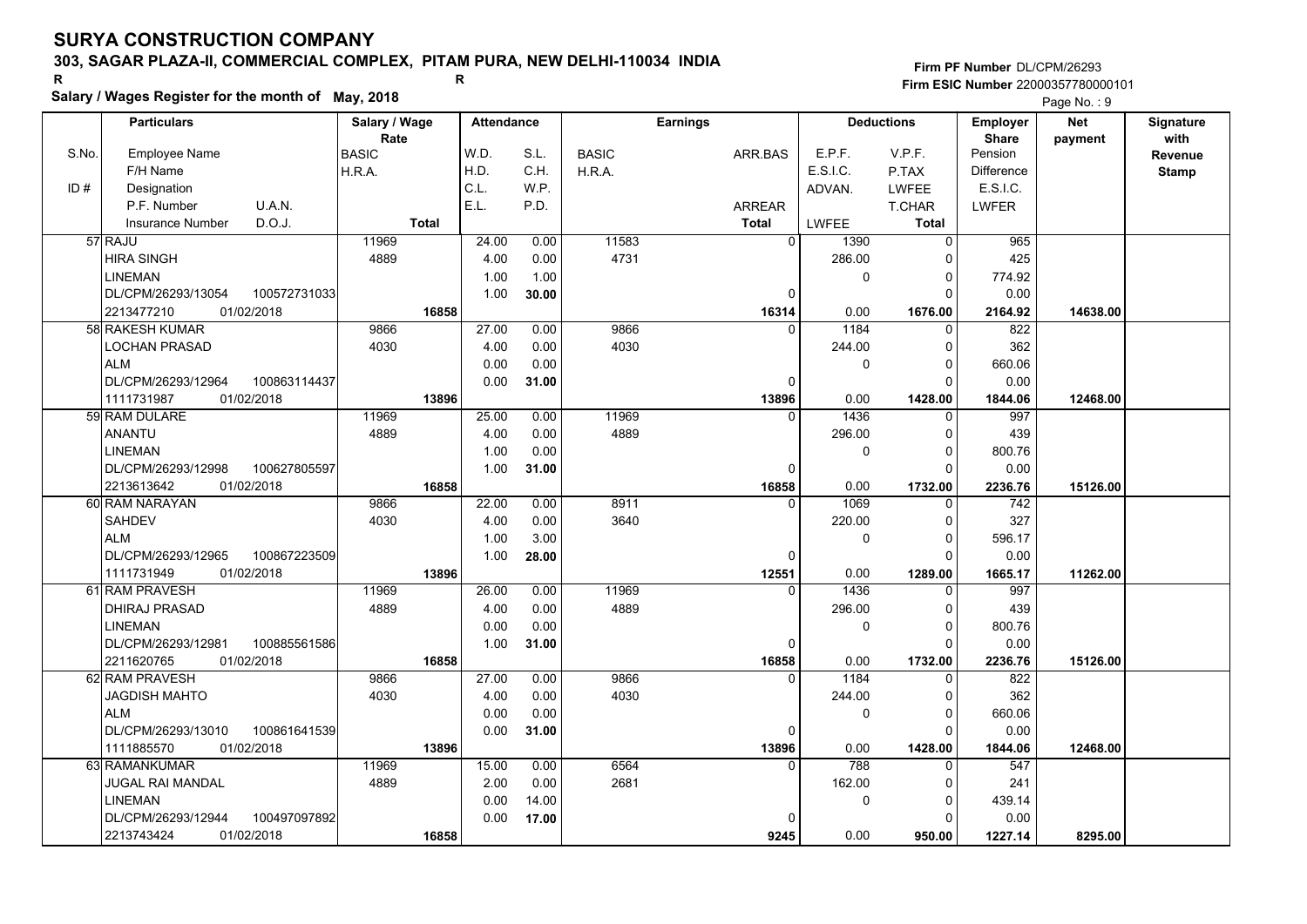# **303, SAGAR PLAZA-II, COMMERCIAL COMPLEX, PITAM PURA, NEW DELHI-110034 INDIA**

**Salary / Wages Register for the month of May, 2018 <sup>R</sup> <sup>R</sup>**

**Firm PF Number**DL/CPM/26293**Firm ESIC Number** 22000357780000101

|       | <b>Particulars</b>                 | Salary / Wage<br>Rate | <b>Attendance</b> |       |              | <b>Earnings</b> |             | <b>Deductions</b> | Employer<br><b>Share</b> | <b>Net</b> | Signature<br>with |
|-------|------------------------------------|-----------------------|-------------------|-------|--------------|-----------------|-------------|-------------------|--------------------------|------------|-------------------|
| S.No. | Employee Name                      | <b>BASIC</b>          | W.D.              | S.L.  | <b>BASIC</b> | ARR BAS         | E.P.F.      | V.P.F.            | Pension                  | payment    | Revenue           |
|       | F/H Name                           | H.R.A.                | H.D.              | C.H.  | H.R.A.       |                 | E.S.I.C.    | P.TAX             | <b>Difference</b>        |            | <b>Stamp</b>      |
| ID#   | Designation                        |                       | C.L.              | W.P.  |              |                 | ADVAN.      | LWFEE             | E.S.I.C.                 |            |                   |
|       | U.A.N.<br>P.F. Number              |                       | E.L.              | P.D.  |              | <b>ARREAR</b>   |             | T.CHAR            | <b>LWFER</b>             |            |                   |
|       | D.O.J.<br><b>Insurance Number</b>  | <b>Total</b>          |                   |       |              | <b>Total</b>    | LWFEE       | <b>Total</b>      |                          |            |                   |
|       | 64 RAMESH CHAND                    | 9866                  | 27.00             | 0.00  | 9866         | $\Omega$        | 1184        | $\Omega$          | 822                      |            |                   |
|       | <b>BABU LAL</b>                    | 4030                  | 4.00              | 0.00  | 4030         |                 | 244.00      | O                 | 362                      |            |                   |
|       | <b>ALM</b>                         |                       | 0.00              | 0.00  |              |                 | $\mathbf 0$ | 0                 | 660.06                   |            |                   |
|       | DL/CPM/26293/13005<br>100858829753 |                       | 0.00              | 31.00 |              | $\Omega$        |             | $\Omega$          | 0.00                     |            |                   |
|       | 01/02/2018<br>1111885578           | 13896                 |                   |       |              | 13896           | 0.00        | 1428.00           | 1844.06                  | 12468.00   |                   |
|       | 65 RAMESH PANDEY                   | 9866                  | 26.00             | 0.00  | 9866         | $\Omega$        | 1184        | 0                 | 822                      |            |                   |
|       | RAM IQBAL                          | 4030                  | 4.00              | 0.00  | 4030         |                 | 244.00      | 0                 | 362                      |            |                   |
|       | ALM                                |                       | 0.00              | 0.00  |              |                 | 0           | $\Omega$          | 660.06                   |            |                   |
|       | 100305139653<br>DL/CPM/26293/13002 |                       | 1.00              | 31.00 |              | 0               |             | $\Omega$          | 0.00                     |            |                   |
|       | 01/02/2018<br>1112150437           | 13896                 |                   |       |              | 13896           | 0.00        | 1428.00           | 1844.06                  | 12468.00   |                   |
|       | 66 RAMU KUMAR                      | 9866                  | 26.00             | 0.00  | 9866         | $\Omega$        | 1184        | $\mathbf{0}$      | 822                      |            |                   |
|       | <b>BINDA DEEN</b>                  | 4030                  | 4.00              | 0.00  | 4030         |                 | 244.00      | $\Omega$          | 362                      |            |                   |
|       | <b>ALM</b>                         |                       | 0.00              | 0.00  |              |                 | $\mathbf 0$ | $\Omega$          | 660.06                   |            |                   |
|       | DL/CPM/26293/12967<br>100859422523 |                       | 1.00              | 31.00 |              | $\mathbf{0}$    |             | $\Omega$          | 0.00                     |            |                   |
|       | 100859422523<br>01/02/2018         | 13896                 |                   |       |              | 13896           | 0.00        | 1428.00           | 1844.06                  | 12468.00   |                   |
|       | 67 RANJEET BHARDWAJ                | 11969                 | 23.00             | 0.00  | 11197        | $\Omega$        | 1344        | $\Omega$          | 933                      |            |                   |
|       | <b>SAHTU</b>                       | 4889                  | 4.00              | 0.00  | 4574         |                 | 276.00      | $\Omega$          | 411                      |            |                   |
|       | <b>LINEMAN</b>                     |                       | 1.00              | 2.00  |              |                 | $\mathbf 0$ | $\Omega$          | 749.12                   |            |                   |
|       | DL/CPM/26293/12919<br>100867233849 |                       | 1.00              | 29.00 |              | 0               |             | $\Omega$          | 0.00                     |            |                   |
|       | 2213595282<br>01/02/2018           | 16858                 |                   |       |              | 15771           | 0.00        | 1620.00           | 2093.12                  | 14151.00   |                   |
|       | 68 RANJEET MANDAL                  | 9866                  | 27.00             | 0.00  | 9866         | $\Omega$        | 1184        | $\Omega$          | 822                      |            |                   |
|       | <b>BHOGRAJ MANDAL</b>              | 4030                  | 4.00              | 0.00  | 4030         |                 | 244.00      | $\Omega$          | 362                      |            |                   |
|       | <b>ALM</b>                         |                       | 0.00              | 0.00  |              |                 | 0           | 0                 | 660.06                   |            |                   |
|       | DL/CPM/26293/12968<br>100628061564 |                       | 0.00              | 31.00 |              | 0               |             | $\Omega$          | 0.00                     |            |                   |
|       | 1111732000<br>01/02/2018           | 13896                 |                   |       |              | 13896           | 0.00        | 1428.00           | 1844.06                  | 12468.00   |                   |
|       | 69 RANVIR KUMAR                    | 9866                  | 27.00             | 0.00  | 9866         | $\Omega$        | 1184        | $\Omega$          | 822                      |            |                   |
|       | <b>VIRVAL YADAV</b>                | 4030                  | 4.00              | 0.00  | 4030         |                 | 244.00      | 0                 | 362                      |            |                   |
|       | <b>ALM</b>                         |                       | 0.00              | 0.00  |              |                 | $\mathbf 0$ | $\Omega$          | 660.06                   |            |                   |
|       | DL/CPM/26293/13067<br>100496657691 |                       | 0.00              | 31.00 |              | $\mathbf 0$     |             | $\Omega$          | 0.00                     |            |                   |
|       | 01/02/2018<br>2213925848           | 13896                 |                   |       |              | 13896           | 0.00        | 1428.00           | 1844.06                  | 12468.00   |                   |
|       | 70 ROHIT KUMAR GAUTAM              | 11969                 | 27.00             | 0.00  | 11969        | $\Omega$        | 1436        | $\Omega$          | 997                      |            |                   |
|       | <b>KISHORI DASS</b>                | 4889                  | 4.00              | 0.00  | 4889         |                 | 296.00      | $\Omega$          | 439                      |            |                   |
|       | <b>LINEMAN</b>                     |                       | 0.00              | 0.00  |              |                 | $\pmb{0}$   | 0                 | 800.76                   |            |                   |
|       | 100497200392<br>DL/CPM/26293/12945 |                       | 0.00              | 31.00 |              | $\Omega$        |             | $\Omega$          | 0.00                     |            |                   |
|       | 01/02/2018<br>2212357346           | 16858                 |                   |       |              | 16858           | 0.00        | 1732.00           | 2236.76                  | 15126.00   |                   |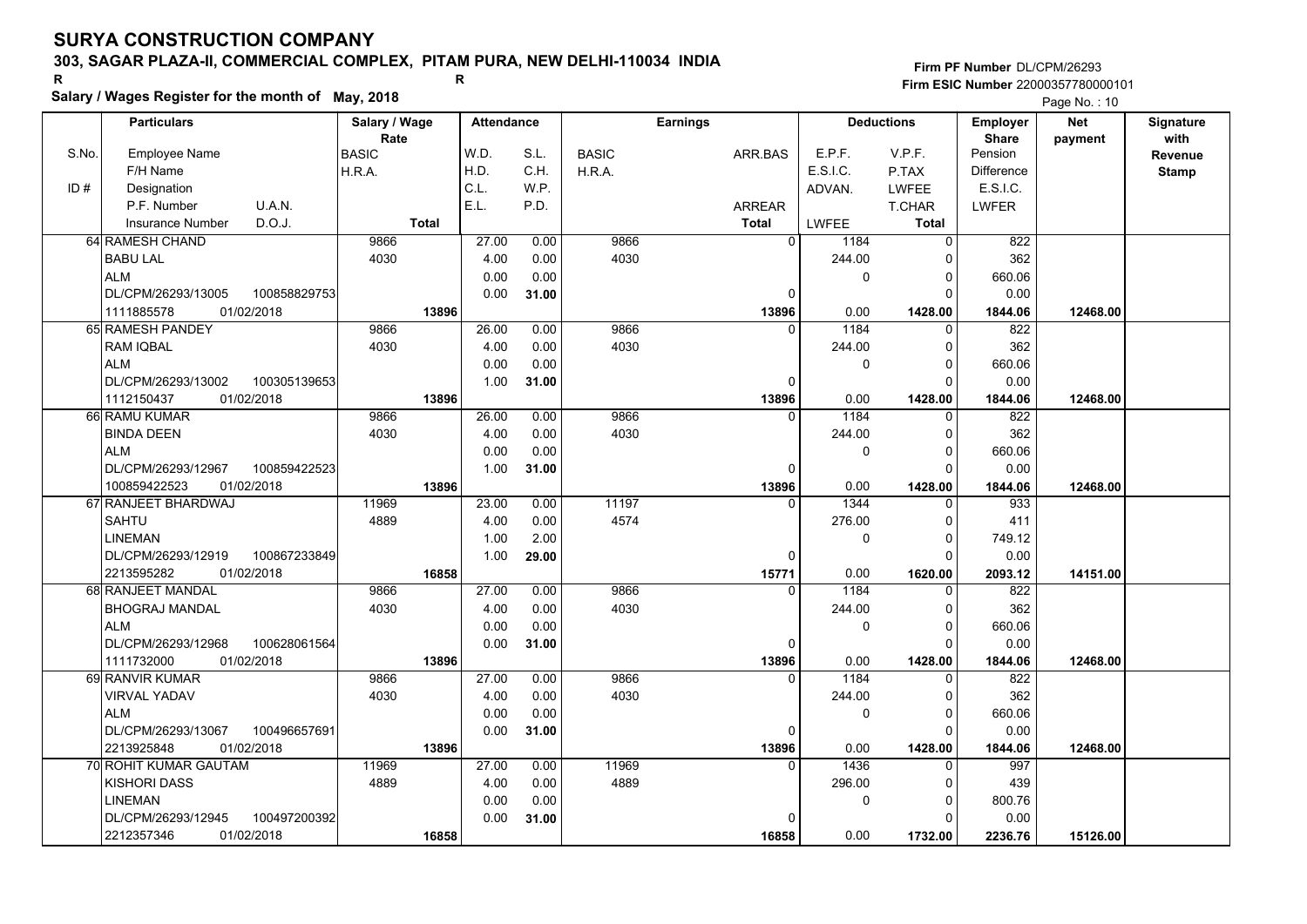# **303, SAGAR PLAZA-II, COMMERCIAL COMPLEX, PITAM PURA, NEW DELHI-110034 INDIA**

**Salary / Wages Register for the month of May, 2018 <sup>R</sup> <sup>R</sup>**

**Firm PF Number**DL/CPM/26293**Firm ESIC Number** 22000357780000101

|       | <b>Particulars</b>                 | Salary / Wage        | <b>Attendance</b> |       |              | <b>Earnings</b> |          | <b>Deductions</b> | Employer                | <b>Net</b> | Signature       |
|-------|------------------------------------|----------------------|-------------------|-------|--------------|-----------------|----------|-------------------|-------------------------|------------|-----------------|
| S.No. | <b>Employee Name</b>               | Rate<br><b>BASIC</b> | W.D.              | S.L.  | <b>BASIC</b> | ARR.BAS         | E.P.F.   | V.P.F.            | <b>Share</b><br>Pension | payment    | with<br>Revenue |
|       | F/H Name                           | H.R.A.               | H.D.              | C.H.  | H.R.A.       |                 | E.S.I.C. | P.TAX             | <b>Difference</b>       |            | <b>Stamp</b>    |
| ID#   | Designation                        |                      | C.L.              | W.P.  |              |                 | ADVAN.   | <b>LWFEE</b>      | E.S.I.C.                |            |                 |
|       | U.A.N.<br>P.F. Number              |                      | E.L.              | P.D.  |              | <b>ARREAR</b>   |          | T.CHAR            | <b>LWFER</b>            |            |                 |
|       | D.O.J.<br>Insurance Number         | <b>Total</b>         |                   |       |              | <b>Total</b>    | LWFEE    | <b>Total</b>      |                         |            |                 |
|       | 71 ROHTASH                         | 9866                 | 25.00             | 0.00  | 9866         | $\overline{0}$  | 1184     | 0                 | 822                     |            |                 |
|       | <b>HEERA LAL</b>                   | 4030                 | 4.00              | 0.00  | 4030         |                 | 244.00   | 0                 | 362                     |            |                 |
|       | <b>ALM</b>                         |                      | 1.00              | 0.00  |              |                 | 0        | 0                 | 660.06                  |            |                 |
|       | DL/CPM/26293/12969<br>100861374184 |                      | 1.00              | 31.00 |              | $\Omega$        |          | $\Omega$          | 0.00                    |            |                 |
|       | 100861374184<br>01/02/2018         | 13896                |                   |       |              | 13896           | 0.00     | 1428.00           | 1844.06                 | 12468.00   |                 |
|       | 72 SAJJAN KUMAR SHARMA             | 11969                | 23.00             | 0.00  | 11969        | $\Omega$        | 1436     | 0                 | 997                     |            |                 |
|       | ARJUN SHARMA                       | 4889                 | 4.00              | 0.00  | 4889         |                 | 296.00   | 0                 | 439                     |            |                 |
|       | <b>LINEMAN</b>                     |                      | 2.00              | 0.00  |              |                 | 0        | $\mathbf 0$       | 800.76                  |            |                 |
|       | DL/CPM/26293/12998<br>100858453750 |                      | 2.00              | 31.00 |              | $\Omega$        |          | $\Omega$          | 0.00                    |            |                 |
|       | 1112479378<br>01/02/2018           | 16858                |                   |       |              | 16858           | 0.00     | 1732.00           | 2236.76                 | 15126.00   |                 |
|       | 73 SANJEEV KUMAR                   | 9866                 | 27.00             | 0.00  | 9866         | $\Omega$        | 1184     | $\mathbf 0$       | 822                     |            |                 |
|       | PHOOL CHAND                        | 4030                 | 4.00              | 0.00  | 4030         |                 | 244.00   | 0                 | 362                     |            |                 |
|       | <b>ALM</b>                         |                      | 0.00              | 0.00  |              |                 | 0        | $\mathbf 0$       | 660.06                  |            |                 |
|       | DL/CPM/26293/13066<br>100739430192 |                      | 0.00              | 31.00 |              | O               |          | $\Omega$          | 0.00                    |            |                 |
|       | 01/02/2018<br>1114263068           | 13896                |                   |       |              | 13896           | 0.00     | 1428.00           | 1844.06                 | 12468.00   |                 |
|       | 74 SANOJ KUMAR                     | 9866                 | 27.00             | 0.00  | 9866         |                 | 1184     | 0                 | 822                     |            |                 |
|       | <b>VIJAY SHANKAR</b>               | 4030                 | 4.00              | 0.00  | 4030         |                 | 244.00   | $\mathbf 0$       | 362                     |            |                 |
|       | <b>ALM</b>                         |                      | 0.00              | 0.00  |              |                 | 0        | $\mathbf 0$       | 660.06                  |            |                 |
|       | 100335634443<br>DL/CPM/26293/13003 |                      | 0.00              | 31.00 |              | O               |          | $\Omega$          | 0.00                    |            |                 |
|       | 01/02/2018<br>2213605631           | 13896                |                   |       |              | 13896           | 0.00     | 1428.00           | 1844.06                 | 12468.00   |                 |
|       | <b>75 SANTOSH DASS</b>             | 9866                 | 22.00             | 0.00  | 8911         | $\Omega$        | 1069     | $\Omega$          | 742                     |            |                 |
|       | <b>UMESH DASS</b>                  | 4030                 | 4.00              | 0.00  | 3640         |                 | 220.00   | 0                 | 327                     |            |                 |
|       | <b>ALM</b>                         |                      | 1.00              | 3.00  |              |                 | 0        | $\mathbf 0$       | 596.17                  |            |                 |
|       | DL/CPM/26293/13058<br>100869448587 |                      | 1.00              | 28.00 |              | $\Omega$        |          | $\mathbf 0$       | 0.00                    |            |                 |
|       | 1113552204<br>01/02/2018           | 13896                |                   |       |              | 12551           | 0.00     | 1289.00           | 1665.17                 | 11262.00   |                 |
|       | 76 SARVESH KUMAR                   | 9866                 | 27.00             | 0.00  | 9866         | $\Omega$        | 1184     | $\mathbf 0$       | 822                     |            |                 |
|       | <b>CHATRI PRASHAD</b>              | 4030                 | 4.00              | 0.00  | 4030         |                 | 244.00   | 0                 | 362                     |            |                 |
|       | <b>ALM</b>                         |                      | 0.00              | 0.00  |              |                 | 0        | 0                 | 660.06                  |            |                 |
|       | DL/CPM/26293/12970<br>100859809424 |                      | 0.00              | 31.00 |              | 0               |          | $\Omega$          | 0.00                    |            |                 |
|       | 1113406186<br>01/02/2018           | 13896                |                   |       |              | 13896           | 0.00     | 1428.00           | 1844.06                 | 12468.00   |                 |
|       | 77 SATENDER KUMAR                  | 9866                 | 27.00             | 0.00  | 9866         | $\Omega$        | 1184     | $\Omega$          | 822                     |            |                 |
|       | PHOOL CHAND                        | 4030                 | 4.00              | 0.00  | 4030         |                 | 244.00   | 0                 | 362                     |            |                 |
|       | <b>ALM</b>                         |                      | 0.00              | 0.00  |              |                 | 0        | $\mathbf 0$       | 660.06                  |            |                 |
|       | DL/CPM/26293/12975<br>100629608403 |                      | 0.00              | 31.00 |              | n               |          | $\Omega$          | 0.00                    |            |                 |
|       | 01/02/2018<br>1114724664           | 13896                |                   |       |              | 13896           | 0.00     | 1428.00           | 1844.06                 | 12468.00   |                 |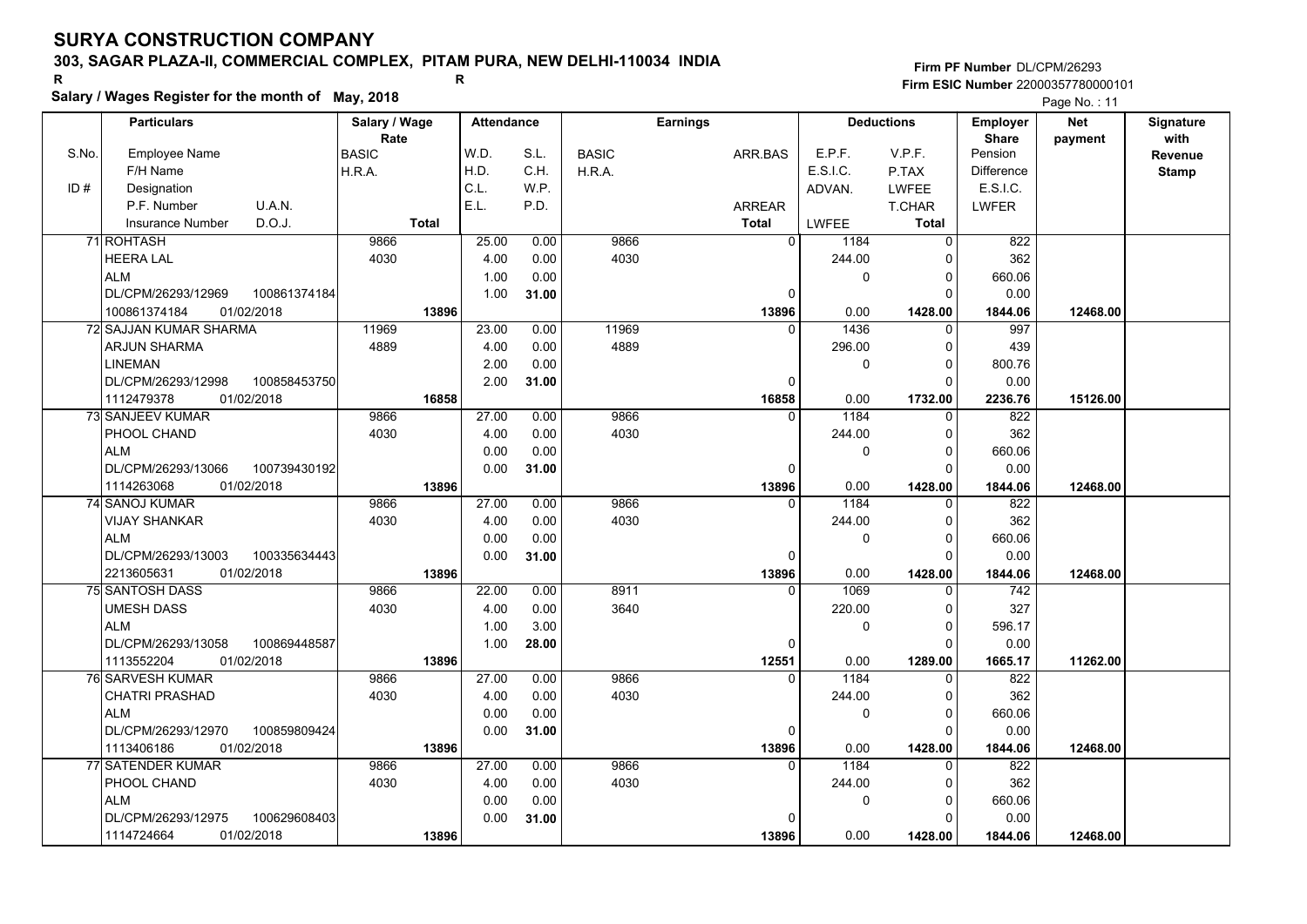# **303, SAGAR PLAZA-II, COMMERCIAL COMPLEX, PITAM PURA, NEW DELHI-110034 INDIA**

**Salary / Wages Register for the month of May, 2018 <sup>R</sup> <sup>R</sup>**

**Firm PF Number**DL/CPM/26293**Firm ESIC Number** 22000357780000101

|       | <b>Particulars</b>                 | Salary / Wage | <b>Attendance</b> |       |              | <b>Earnings</b> |                        | <b>Deductions</b> |                         | <b>Net</b> | Signature    |
|-------|------------------------------------|---------------|-------------------|-------|--------------|-----------------|------------------------|-------------------|-------------------------|------------|--------------|
| S.No. |                                    | Rate          | W.D.              | S.L.  |              |                 | E.P.F.                 | V.P.F.            | <b>Share</b><br>Pension | payment    | with         |
|       | <b>Employee Name</b>               | <b>BASIC</b>  | H.D.              | C.H.  | <b>BASIC</b> | ARR.BAS         | E.S.I.C.               |                   |                         |            | Revenue      |
|       | F/H Name                           | H.R.A.        | C.L.              |       | H.R.A.       |                 |                        | P.TAX             | <b>Difference</b>       |            | <b>Stamp</b> |
| ID#   | Designation                        |               | E.L.              | W.P.  |              |                 | ADVAN.                 | <b>LWFEE</b>      | E.S.I.C.                |            |              |
|       | P.F. Number<br>U.A.N.              |               |                   | P.D.  |              | <b>ARREAR</b>   |                        | T.CHAR            | LWFER                   |            |              |
|       | D.O.J.<br>Insurance Number         | <b>Total</b>  |                   |       |              | <b>Total</b>    | <b>LWFEE</b>           | Total             |                         |            |              |
|       | 78 SATENDER PATHAK                 | 9866          | 27.00             | 0.00  | 9866         |                 | $\overline{0}$<br>1184 | $\mathbf 0$       | 822                     |            |              |
|       | LAKHMI CHAND PATHAK                | 4030          | 4.00              | 0.00  | 4030         |                 | 244.00                 | 0                 | 362                     |            |              |
|       | <b>ALM</b>                         |               | 0.00              | 0.00  |              |                 | 0                      | $\Omega$          | 660.06                  |            |              |
|       | DL/CPM/26293/13012<br>100739268251 |               | 0.00              | 31.00 |              |                 | $\Omega$               | $\Omega$          | 0.00                    |            |              |
|       | 1114830160<br>01/02/2018           | 13896         |                   |       |              | 13896           | 0.00                   | 1428.00           | 1844.06                 | 12468.00   |              |
|       | 79 SATENDR KUMAR                   | 11969         | 24.00             | 0.00  | 11583        |                 | 1390<br>0              | $\mathbf 0$       | 965                     |            |              |
|       | <b>NATURAM</b>                     | 4889          | 4.00              | 0.00  | 4731         |                 | 286.00                 | 0                 | 425                     |            |              |
|       | <b>LINEMAN</b>                     |               | 1.00              | 1.00  |              |                 | 0                      | $\mathbf 0$       | 774.92                  |            |              |
|       | DL/CPM/26293/13069<br>101219226581 |               | 1.00              | 30.00 |              |                 | $\Omega$               | $\Omega$          | 0.00                    |            |              |
|       | 1013583479<br>01/02/2018           | 16858         |                   |       |              | 16314           | 0.00                   | 1676.00           | 2164.92                 | 14638.00   |              |
|       | 80 SHANKAR LAL                     | 11969         | 26.00             | 0.00  | 11969        |                 | 1436<br>$\Omega$       | 0                 | 997                     |            |              |
|       | <b>KISHAN LAL</b>                  | 4889          | 4.00              | 0.00  | 4889         |                 | 296.00                 | $\mathbf 0$       | 439                     |            |              |
|       | <b>LINEMAN</b>                     |               | 0.00              | 0.00  |              |                 | 0                      | $\mathbf 0$       | 800.76                  |            |              |
|       | DL/CPM/26293/13073<br>100862496655 |               | 1.00              | 31.00 |              |                 | $\Omega$               | $\Omega$          | 0.00                    |            |              |
|       | 1112838404<br>01/02/2018           | 16858         |                   |       |              | 16858           | 0.00                   | 1732.00           | 2236.76                 | 15126.00   |              |
|       | 81 SHARVAN KUMAR                   | 9866          | 27.00             | 0.00  | 9866         |                 | 1184<br>$\Omega$       | $\mathbf{0}$      | 822                     |            |              |
|       | <b>KANKIR MANDAL</b>               | 4030          | 4.00              | 0.00  | 4030         |                 | 244.00                 | 0                 | 362                     |            |              |
|       | <b>ALM</b>                         |               | 0.00              | 0.00  |              |                 | 0                      | $\mathbf 0$       | 660.06                  |            |              |
|       | DL/CPM/26293/12980<br>100685685208 |               | 0.00              | 31.00 |              |                 | 0                      | $\Omega$          | 0.00                    |            |              |
|       | 1114784543<br>01/02/2018           | 13896         |                   |       |              | 13896           | 0.00                   | 1428.00           | 1844.06                 | 12468.00   |              |
|       | 82 SHEETAL PRASAD                  | 9866          | 17.00             | 0.00  | 6683         |                 | 802<br>$\Omega$        | $\Omega$          | 557                     |            |              |
|       | <b>BENDU PRASAD</b>                | 4030          | 3.00              | 0.00  | 2730         |                 | 165.00                 | 0                 | 245                     |            |              |
|       | <b>ALM</b>                         |               | 1.00              | 10.00 |              |                 | 0                      | $\pmb{0}$         | 447.12                  |            |              |
|       | DL/CPM/26293/13061<br>100496596224 |               | 0.00              | 21.00 |              |                 | $\Omega$               | $\Omega$          | 0.00                    |            |              |
|       | 01/02/2018<br>2213623414           | 13896         |                   |       |              | 9413            | 0.00                   | 967.00            | 1249.12                 | 8446.00    |              |
|       | 83 SHIV BAHADUR                    | 11969         | 0.00              | 0.00  | 0            |                 | $\Omega$               | $\Omega$          | $\Omega$                |            |              |
|       | <b>MAHADEV</b>                     | 4889          | 0.00              | 0.00  | 0            |                 | 0.00                   | $\Omega$          | $\Omega$                |            |              |
|       | <b>LINEMAN</b>                     |               | 0.00              | 31.00 |              |                 | 0                      | $\mathbf 0$       | 0.00                    |            |              |
|       | DL/CPM/26293/12997<br>100863427632 |               | 0.00              | 0.00  |              |                 | 0                      | $\Omega$          | 0.00                    |            |              |
|       | 2213605630<br>01/02/2018           | 16858         |                   |       |              |                 | 0.00<br>0              | 0.00              | 0.00                    | 0.00       |              |
|       | 84 SHIV LAL                        | 9866          | 25.00             | 0.00  | 9866         |                 | 1184<br>$\Omega$       | $\mathbf 0$       | 822                     |            |              |
|       | <b>BHAGWAN DEEN</b>                | 4030          | 4.00              | 0.00  | 4030         |                 | 244.00                 | 0                 | 362                     |            |              |
|       | <b>ALM</b>                         |               | 1.00              | 0.00  |              |                 | 0                      | $\mathbf 0$       | 660.06                  |            |              |
|       | DL/CPM/26293/12922<br>100859195387 |               | 1.00              | 31.00 |              |                 | U                      | $\Omega$          | 0.00                    |            |              |
|       | 2213605657<br>01/02/2018           | 13896         |                   |       |              | 13896           | 0.00                   | 1428.00           | 1844.06                 | 12468.00   |              |
|       |                                    |               |                   |       |              |                 |                        |                   |                         |            |              |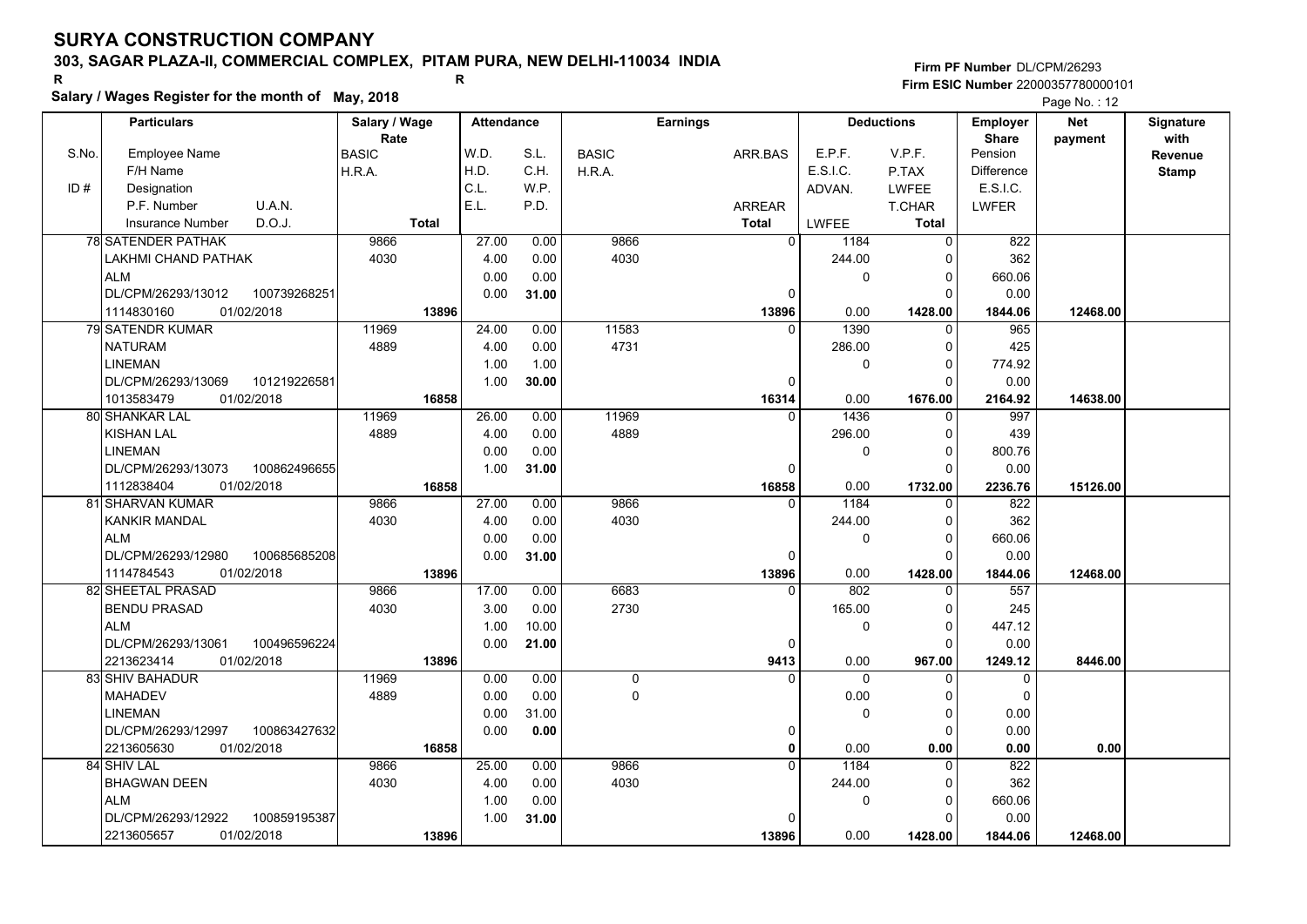# **303, SAGAR PLAZA-II, COMMERCIAL COMPLEX, PITAM PURA, NEW DELHI-110034 INDIA**

**Salary / Wages Register for the month of May, 2018 <sup>R</sup> <sup>R</sup>**

**Firm PF Number**DL/CPM/26293**Firm ESIC Number** 22000357780000101

|       | <b>Particulars</b>                 | Salary / Wage        | <b>Attendance</b> |       |              | <b>Earnings</b> | <b>Deductions</b>            |              | <b>Employer</b>         | <b>Net</b> | Signature<br>with |
|-------|------------------------------------|----------------------|-------------------|-------|--------------|-----------------|------------------------------|--------------|-------------------------|------------|-------------------|
| S.No. | Employee Name                      | Rate<br><b>BASIC</b> | W.D.              | S.L.  | <b>BASIC</b> | ARR.BAS         | E.P.F.                       | V.P.F.       | <b>Share</b><br>Pension | payment    | Revenue           |
|       | F/H Name                           | H.R.A.               | H.D.              | C.H.  | H.R.A.       |                 | E.S.I.C.                     | P.TAX        | <b>Difference</b>       |            | <b>Stamp</b>      |
| ID#   | Designation                        |                      | C.L.              | W.P.  |              |                 | ADVAN.                       | <b>LWFEE</b> | E.S.I.C.                |            |                   |
|       | U.A.N.<br>P.F. Number              |                      | E.L.              | P.D.  |              | ARREAR          |                              | T.CHAR       | <b>LWFER</b>            |            |                   |
|       | D.O.J.<br><b>Insurance Number</b>  | <b>Total</b>         |                   |       |              | <b>Total</b>    | <b>LWFEE</b>                 | Total        |                         |            |                   |
|       | 85 SHIV NARAYAN                    | 11969                | 27.00             | 0.00  | 11969        |                 | $\overline{0}$<br>1436       | 0            | 997                     |            |                   |
|       | <b>SAHADEV</b>                     | 4889                 | 4.00              | 0.00  | 4889         |                 | 296.00                       | $\Omega$     | 439                     |            |                   |
|       | <b>LINEMAN</b>                     |                      | 0.00              | 0.00  |              |                 | 0                            | $\Omega$     | 800.76                  |            |                   |
|       | DL/CPM/26293/13049<br>100867218718 |                      | 0.00              | 31.00 |              |                 | $\Omega$                     | $\Omega$     | 0.00                    |            |                   |
|       | 01/02/2018<br>1113552266           | 16858                |                   |       |              | 16858           | 0.00                         | 1732.00      | 2236.76                 | 15126.00   |                   |
|       | 86 SHIV NARAYAN MANJHI             | 9866                 | 27.00             | 0.00  | 9866         |                 | 1184<br>$\Omega$             | $\Omega$     | 822                     |            |                   |
|       | <b>BHOLA MANJHI</b>                | 4030                 | 4.00              | 0.00  | 4030         |                 | 244.00                       | $\Omega$     | 362                     |            |                   |
|       | <b>ALM</b>                         |                      | 0.00              | 0.00  |              |                 | 0                            | $\Omega$     | 660.06                  |            |                   |
|       | DL/CPM/26293/13077<br>100977783624 |                      | 0.00              | 31.00 |              |                 | $\Omega$                     | $\Omega$     | 0.00                    |            |                   |
|       | 01/02/2018<br>1114937111           | 13896                |                   |       |              | 13896           | 0.00                         | 1428.00      | 1844.06                 | 12468.00   |                   |
|       | 87 SHIV NARESH                     | 9866                 | 26.00             | 0.00  | 9866         |                 | 1184<br>0                    | $\Omega$     | 822                     |            |                   |
|       | <b>RAM ASREY</b>                   | 4030                 | 4.00              | 0.00  | 4030         |                 | 244.00                       | $\Omega$     | 362                     |            |                   |
|       | <b>ALM</b>                         |                      | 0.00              | 0.00  |              |                 | 0                            | $\Omega$     | 660.06                  |            |                   |
|       | DL/CPM/26293/13065<br>100497811450 |                      | 1.00              | 31.00 |              |                 | $\Omega$                     | $\Omega$     | 0.00                    |            |                   |
|       | 1111752944<br>01/02/2018           | 13896                |                   |       |              | 13896           | 0.00                         | 1428.00      | 1844.06                 | 12468.00   |                   |
|       | 88 SHIV PRASHAD                    | 9866                 | 15.00             | 0.00  | 5410         |                 | 649<br>$\Omega$              | $\Omega$     | 451                     |            |                   |
|       | <b>SAHDEV</b>                      | 4030                 | 2.00              | 0.00  | 2210         |                 | 134.00                       | $\Omega$     | 198                     |            |                   |
|       | <b>ALM</b>                         |                      | 0.00              | 14.00 |              |                 | 0                            | $\Omega$     | 361.95                  |            |                   |
|       | DL/CPM/26293/12974<br>100351636206 |                      | 0.00              | 17.00 |              |                 | 0                            | $\Omega$     | 0.00                    |            |                   |
|       | 1111731990<br>01/02/2018           | 13896                |                   |       |              | 7620            | 0.00                         | 783.00       | 1010.95                 | 6837.00    |                   |
|       | 89 SHIV PYARE                      | 11969                | 7.00              | 0.00  | 3089         |                 | $\overline{371}$<br>$\Omega$ | $\Omega$     | 257                     |            |                   |
|       | <b>DOOLLU</b>                      | 4889                 | 1.00              | 0.00  | 1262         |                 | 77.00                        | $\Omega$     | 114                     |            |                   |
|       | <b>LINEMAN</b>                     |                      | 0.00              | 23.00 |              |                 | 0                            | $\mathbf 0$  | 206.67                  |            |                   |
|       | 100496831946<br>DL/CPM/26293/13001 |                      | 0.00              | 8.00  |              |                 | 0                            | $\Omega$     | 0.00                    |            |                   |
|       | 01/02/2018<br>1112917160           | 16858                |                   |       |              | 4351            | 0.00                         | 448.00       | 577.67                  | 3903.00    |                   |
|       | 90 SHRI LAL                        | 11969                | 27.00             | 0.00  | 11969        |                 | 1436                         | $\Omega$     | 997                     |            |                   |
|       | <b>BHAGWAN DEEN</b>                | 4889                 | 4.00              | 0.00  | 4889         |                 | 296.00                       | 0            | 439                     |            |                   |
|       | <b>LINEMAN</b>                     |                      | 0.00              | 0.00  |              |                 | 0                            | $\Omega$     | 800.76                  |            |                   |
|       | 101219226575<br>DL/CPM/26293/12923 |                      | 0.00              | 31.00 |              |                 | 0                            | $\Omega$     | 0.00                    |            |                   |
|       | 1111843544<br>01/02/2018           | 16858                |                   |       |              | 16858           | 0.00                         | 1732.00      | 2236.76                 | 15126.00   |                   |
|       | 91 SHRI RAM                        | 9866                 | 24.00             | 0.00  | 9866         |                 | 1184<br>$\Omega$             | $\Omega$     | 822                     |            |                   |
|       | POORAN PRASAD                      | 4030                 | 4.00              | 0.00  | 4030         |                 | 244.00                       | 0            | 362                     |            |                   |
|       | <b>ALM</b>                         |                      | 1.00              | 0.00  |              |                 | 0                            | $\Omega$     | 660.06                  |            |                   |
|       | DL/CPM/26293/13071<br>100353865282 |                      | 2.00              | 31.00 |              |                 | <sup>0</sup>                 | $\Omega$     | 0.00                    |            |                   |
|       | 1113406189<br>01/02/2018           | 13896                |                   |       |              | 13896           | 0.00                         | 1428.00      | 1844.06                 | 12468.00   |                   |